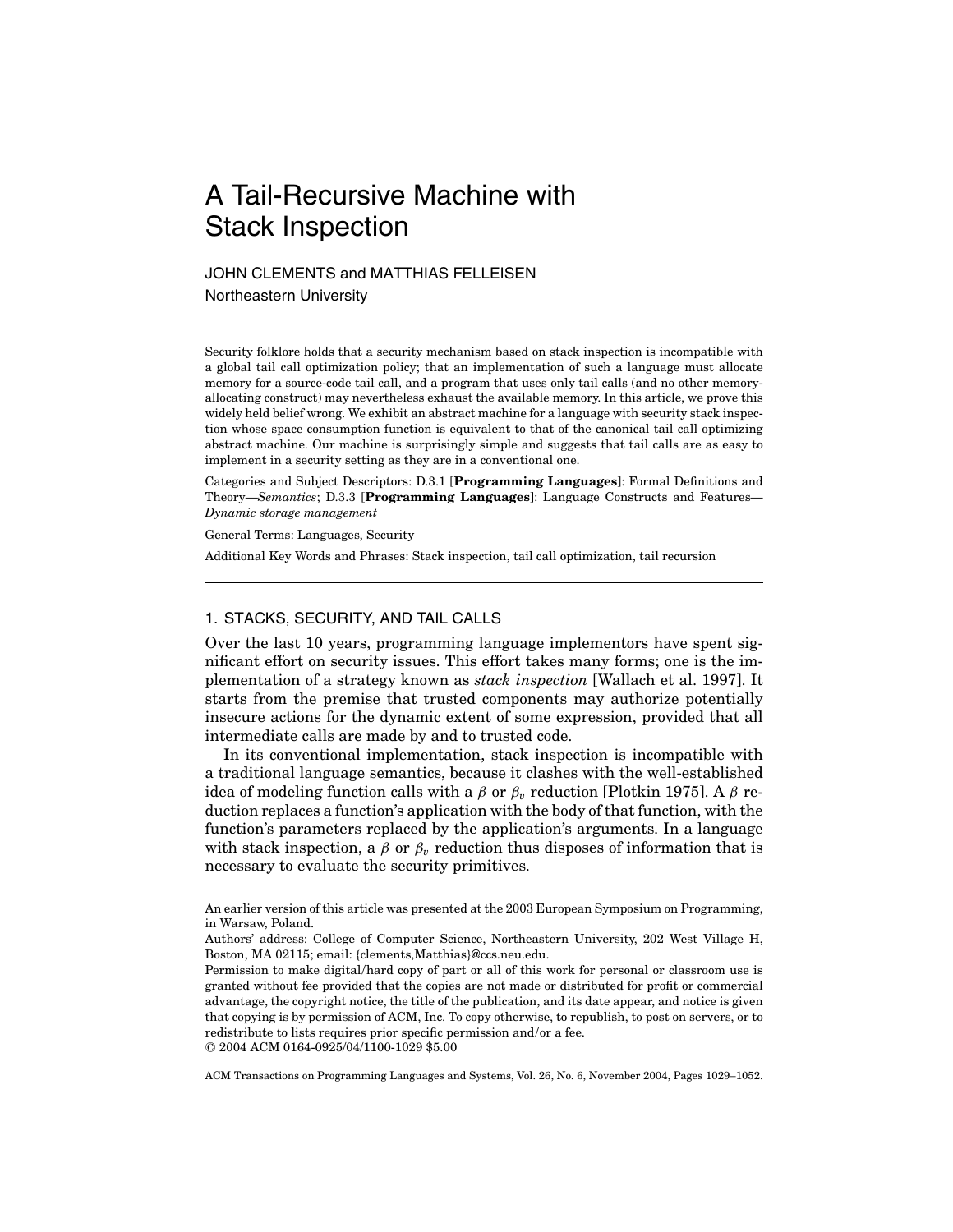For this reason, Fournet and Gordon [2002] modeled function calls with a nonstandard  $\beta$  reduction. To be more precise,  $\beta$  does not hold as an equation for source terms. Instead, abstraction bodies are wrapped with contextbuilding primitives. Unfortunately, this formalization inhibits a transformation of this semantics into a tail-call-optimizing (TCO) implementation. Fournet and Gordon recognized this fact and stated that "[S]tack inspection profoundly affects the semantics of all programs. In particular, it invalidates ...tail call optimizations" [Fournet and Gordon 2002, p. 307].

This understanding of the stack inspection protocol also pervades the implementation of existing runtime systems. The Java design team, for example, chose not to provide a TCO implementation in part because of the perceived incompatibility between tail call optimizations and stack inspection.<sup>1</sup> The .NET effort at Microsoft provides a runtime system that is properly TCO—except in the presence of security primitives, which disable it. Microsoft's documentation [Microsoft 2002] states that "[t]he current frame cannot be discarded when control is transferred from untrusted code to trusted code, since this would jeopardize code identity security."

Wallach et al. [2000] suggested an alternative implementation of stack inspection that might accommodate TCO. They added an argument to each function call that represents the security context as a statement in their belief logic. Statements in this belief logic can be unraveled to determine whether an operation is permitted. However, the details of their memory behavior are opaque. In particular, they did not attempt to present a model in which memory usage can be analyzed.

Our work fills the gap between Fournet and Gordon's [2002] formal model and Wallach's alternative implementation of stack inspection. Specifically, our security model exploits a novel mechanism for lightweight stack inspection [Flatt 1995–2002]. We demonstrate the equivalence between our model and Fournet and Gordon's, and prove our claims of TCO. More precisely, our abstract implementation can transform *all* tail calls in the source program into instructions that do not consume any stack (or store) space. Moreover, our abstract implementation represents a relatively minor change to the models used by current implementations, suggesting that these implementations might accommodate TCO with minimal effort.

We proceed as follows. First, we derive a CESK machine from Fournet and Gordon's [2002] semantics. Second, we develop a different, but extensionally equivalent CESK machine that uses a variant of Flatt [1995–2002] lightweight stack inspection mechanism. Third, we show that our machine uses strictly less space than the machine derived from Fournet and Gordon's semantics and that our machine uses as much space as Clinger's canonical TCO CESK machine [Clinger 1998].

The article consists of nine sections. The second section introduces the  $\lambda_{\text{sec}}$ language: its syntax, semantics, and security mechanisms. The third section shows how a pair of tail calls between system and applet code can allocate an unbounded amount of space. In the fourth section, we derive an extensionally

<sup>&</sup>lt;sup>1</sup>Private communication between Guy Steele and second author at POPL 1996.

ACM Transactions on Programming Languages and Systems, Vol. 26, No. 6, November 2004.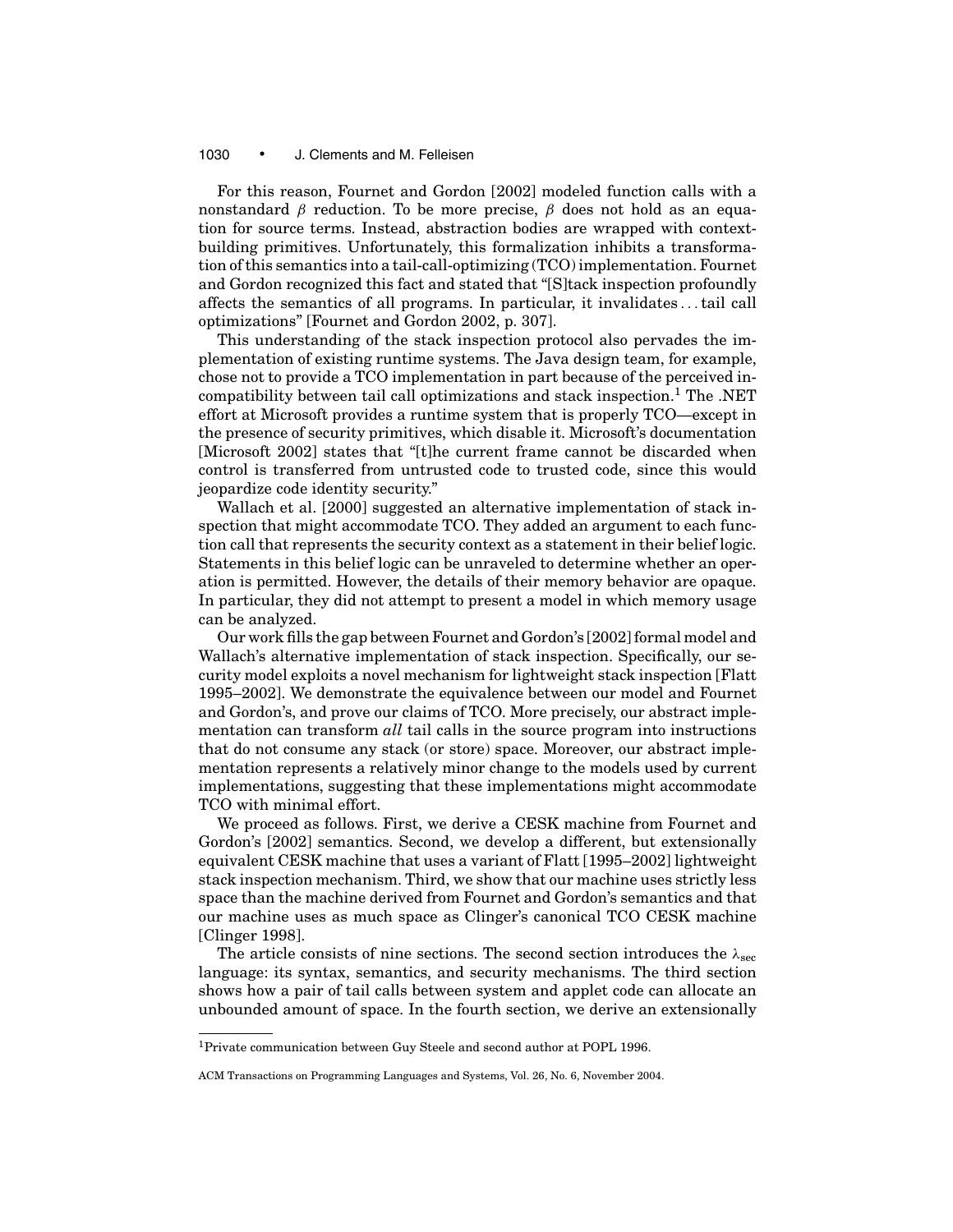equivalent CESK machine from Fournet and Gordon's [2002] semantics; in the fifth section, we modify this machine so that it implements all tail calls in a properly optimized fashion. The sixth section provides a precise analysis of the space consumption of these machines and shows that our new machine is indeed TCO. In the seventh section, we discuss the extension of our models for  $\lambda_{\text{sec}}$  to the richer environments of existing languages. The last two sections place our work into context.

## 2. THE  $\lambda$ <sub>SEC</sub> LANGUAGE

Fournet and Gordon [2002] worked from the  $\lambda_{\text{sec}}$ -calculus [Pottier et al. 2001; Skalka and Smith 2000]. This calculus is a simple model of a programming language with security annotations. They presented two languages: a source language, in which program components are written, and a target language, which includes an additional form for security annotations. A trusted annotator performs the translation from the source to the target, annotating each component with the appropriate permissions.

In this security model, all code is statically annotated with a given set of permissions, chosen from a fixed set  $P$ . A program component that has permissions *R* may choose to enable some or all of these permissions. The set of enabled permissions at any point during execution is determined by taking the intersection of the permissions enabled for the caller and the set of permissions contained in the callee's annotation. That is, a permission is considered enabled only if two conditions are met: first, it must have been legally and explicitly enabled by some calling procedure, and second, all intervening callers must have been annotated with this permission.

A program component consists of a set of permissions and a  $\lambda$ -expression from the source language, (*Ms*). This language adds three expressions to the basic call-by-value λ-calculus. The test expression checks to see whether a given set of permissions is currently enabled, and branches based on that decision. The grant expression enables a privilege, provided that the context endows it with those permissions. Finally, the fail expression causes the program to halt immediately, signaling a security failure. Our particular source language also changes the traditional presentation of the  $\lambda$ -calculus by adding an explicit name to each abstraction so that we get concise definitions of recursive procedures.

# **SYNTAX**

 $C \in \text{Components} = \langle R, \lambda_f x. M_s \rangle$  $M, N = x \mid M \mid N \mid \lambda_f x \ldotp M \mid \text{grant } R \text{ in } M$ | test  $R$  then  $M$  else  $N$  | fail |  $R[M]$ *x* ∈ Identifiers  $R \subset \mathcal{P}$  $V \in$  Values =  $x \mid \lambda_f x.M$ 

The target language  $(M)$  adds a framing expression to this source language (underlined in the grammar). A frame specifies the permissions of a component in the source text. To ensure that these framing expressions are present as the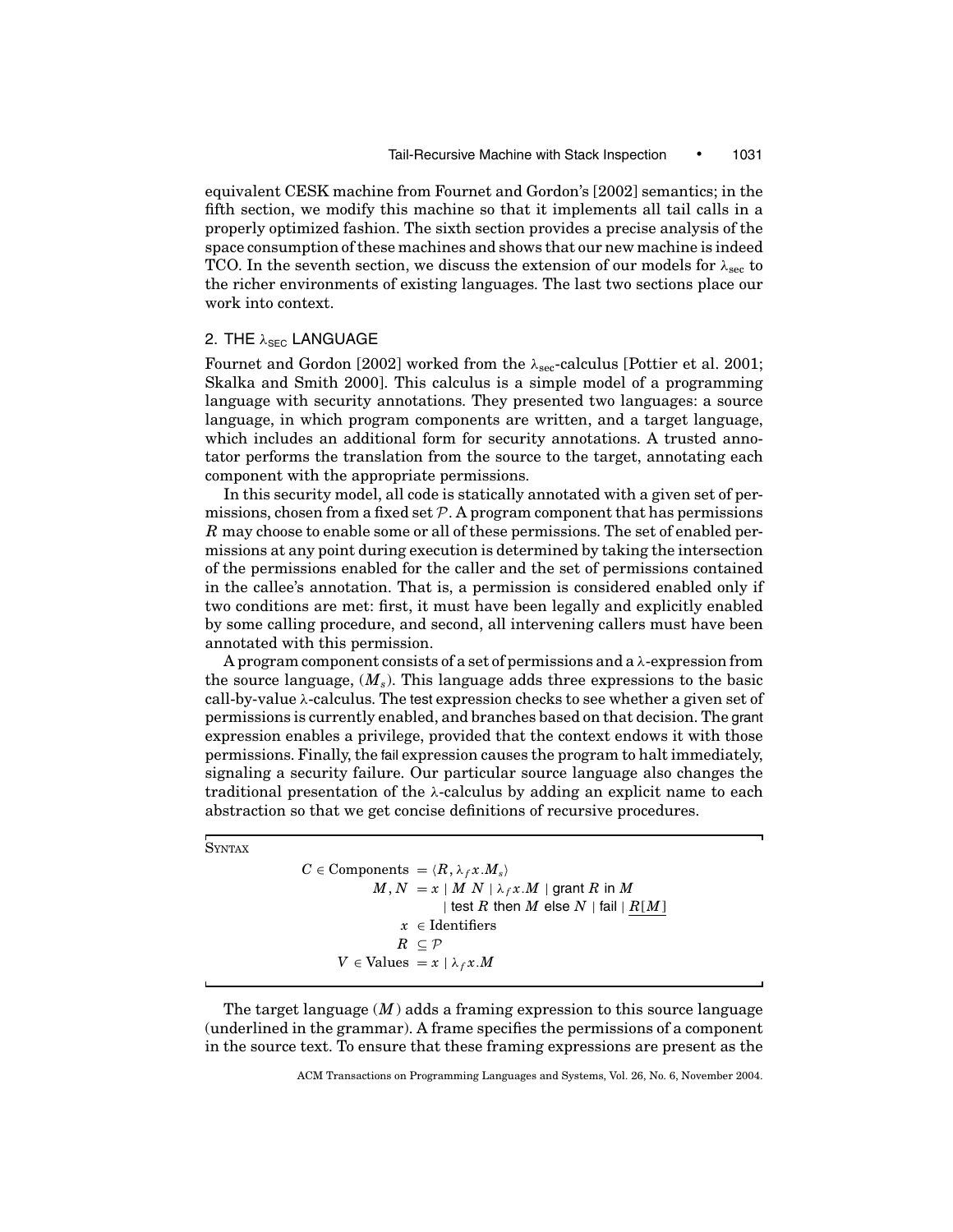program is evaluated, we translate source components into target components by annotating the component's source term with its permissions. The annotator below performs this annotation, and simultaneously ensures that a grant expression refers only to those permissions to which it is entitled by its source location.

ANNOTATOR  $\mathcal{A}: 2^{\mathcal{P}} \times M_s \rightarrow M$  $\mathcal{A}\langle R,\llbracket x \rrbracket \rangle = x$  $\mathcal{A}\langle R,\llbracket \lambda_f x.M \rrbracket \rangle = \lambda_f x.R[\mathcal{A}\langle R,\llbracket M \rrbracket \rangle]$  $\mathcal{A}\langle R,[\![M \ N]\!]\rangle = \mathcal{A}\langle R,[\![M]\!]\rangle \ \mathcal{A}\langle R,[\![N]\!]\rangle$  $A\langle R, \llbracket \text{grant } S \text{ in } M \rrbracket \rangle = \text{grant } S \cap R \text{ in } A\langle R, \llbracket M \rrbracket \rangle$  $A\langle R, \llbracket \text{test } S \text{ then } M \text{ else } N \rrbracket \rangle = \text{test } S \text{ then } A\langle R, \llbracket M \rrbracket \rangle \text{ else } A\langle R, \llbracket N \rrbracket \rangle$  $A\langle R,[\![\text{fail}]\!]\rangle = \text{fail}$ 

The annotator  $A$  consumes two arguments: the set of permissions appropriate for the source and the source code; it produces a target expression. It commutes with all expression constructors except for  $\lambda$  and grant. For a  $\lambda$  expression, it adds a frame expression wrapping the body. For a grant expression, it replaces the permissions *S* that the expression specifies with the intersection  $S \cap R$ . So, if a component containing the expression grant  $\{a, b\}$  in *E* were annotated with the permissions  $\{b, c\}$ , the resulting expression would read grant  $\{b\}$  in  $E'$ , where  $E'$  represents the recursive annotation of  $E$ .

We adapt Fournet and Gordon's [2002] semantics to our variant of  $\lambda_{\text{sec}}$  mutatis mutandis. Evaluation of programs is specified using a reduction semantics based on evaluation contexts [Felleisen and Friedman 1986]. In such a semantics, every expression is divided into an evaluation context containing a single hole (denoted by •), and a redex. An evaluation context is composed with a redex by replacing the context's hole with the redex. The choice of evaluation contexts determines where evaluation can occur, and typically the evaluation contexts are chosen to enforce deterministic evaluation; that is, each expression has a unique decomposition into context and redex. Reduction rules in such a semantics take the form " $E[f] \mapsto E[g]$ ," where f is a redex, g is its contractum, and *E* is the context (which may be observable, as it is in the test rule).

**CONTEXTS** 

$$
E = \bullet \mid E \ M \mid V \ E \mid \mathsf{grant} \ R \ \mathsf{in} \ E \mid R[E]
$$

REDUCTION RULES

$$
E[\lambda_f x.M \ V] \mapsto E[[\lambda_f x.M/f][V/x]M]
$$

$$
E[R[V]] \mapsto E[V]
$$

$$
E[\text{grant } R \text{ in } V] \mapsto E[V]
$$

$$
E[\text{test } R \text{ then } M \text{ else } N] \mapsto \begin{cases} E[M] \text{ if } \mathcal{O} \mathcal{K} \langle R, [\![E]\!]\rangle \\ E[N] \text{ otherwise} \end{cases}
$$

$$
E[\text{fail}] \mapsto \text{fail}
$$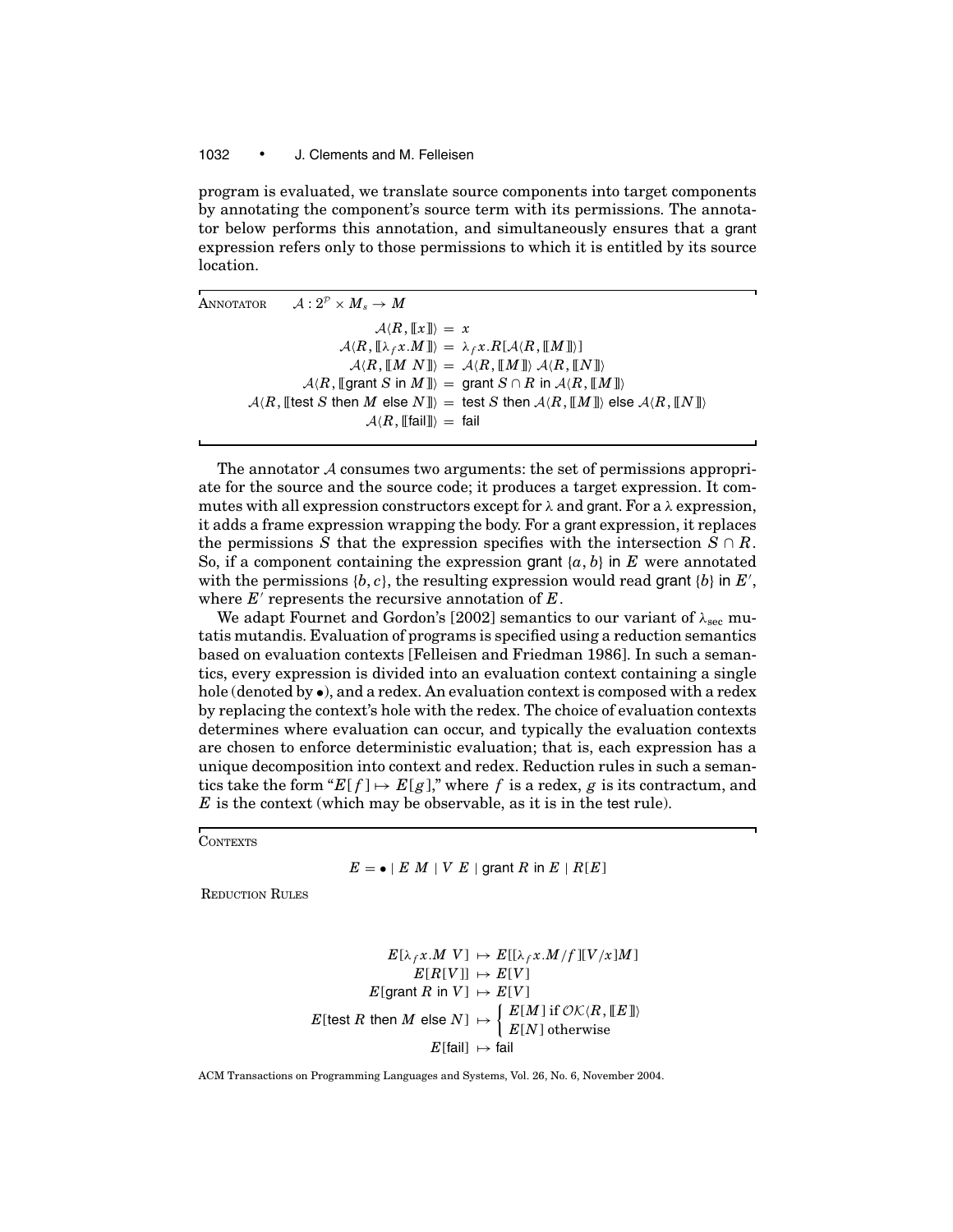where

| $\mathcal{O}\mathcal{K}\langle\emptyset,\llbracket E\rrbracket\rangle$                                                                                                                                             |                                                                                                                                                                   |
|--------------------------------------------------------------------------------------------------------------------------------------------------------------------------------------------------------------------|-------------------------------------------------------------------------------------------------------------------------------------------------------------------|
| $\mathcal{O} \mathcal{K} \langle R, \llbracket \bullet \rrbracket \rangle$                                                                                                                                         |                                                                                                                                                                   |
| $\mathcal{O} \mathcal{K} \langle R, \llbracket E \rrbracket \bullet M \rrbracket$ iff $\mathcal{O} \mathcal{K} \langle R, \llbracket E \rrbracket$                                                                 |                                                                                                                                                                   |
| $\mathcal{O} \mathcal{K} \langle R, \llbracket E \llbracket V \bullet \rrbracket \rangle$ iff $\mathcal{O} \mathcal{K} \langle R, \llbracket E \rrbracket \rangle$                                                 |                                                                                                                                                                   |
|                                                                                                                                                                                                                    | $\mathcal{O}(\mathcal{K}\setminus R, \llbracket E[S[\bullet]] \rrbracket)$ iff $R \subseteq S$ and $\mathcal{O}(\mathcal{K}\setminus R, \llbracket E \rrbracket)$ |
| $\mathcal{O} \mathcal{K} \langle R, \llbracket E \llbracket \text{grant } S \text{ in } \bullet \rrbracket \rrbracket \rangle \text{ iff } \mathcal{O} \mathcal{K} \langle (R-S), \llbracket E \rrbracket \rangle$ |                                                                                                                                                                   |

This semantics is an extension of a standard call-by-value reduction semantics. The hole and the two application contexts are standard and enforce left-to-right evaluation of arguments. The reduction rule for applications is also standard. The added contexts and reduction rules for frame and grant expressions are largely transparent; evaluation may proceed inside of either form, and each one disappears when its expression is a value. These expressions affect the evaluation only when a test expression occurs as a redex. In this case, the result of the reduction depends on the  $\mathcal{O}\mathcal{K}$  predicate, which is applied to the current context and the desired permissions.

The  $\mathcal{O}\mathcal{K}$  predicate recurs over the evaluation context from the inside out, succeeding either when the permissions remaining to check are empty or when the context is exhausted.<sup>2</sup> The  $\mathcal{O}\mathcal{K}$  predicate commutes with both kinds of application context. In the case of a frame annotation, the desired permissions must occur in the frame, and the predicate must succeed recursively. Finally, a grant expression removes all permissions it grants from the set of those that need to be checked.

Finally, the Eval function determines the meaning of a source program. A program consists of a list of components. Evaluation is performed by annotating each λ-expression with the permissions of its component, and combining all such expressions into a single application. This application uses the traditional abbreviation of a curried application as a single one.

*Definition* (*Eval*).

$$
Eval(C, \ldots) = V \text{ if } (\mathcal{A}(C) \cdots) \stackrel{*}{\mapsto} V
$$

Since the first component is applied to the rest, it is presumed to represent the runtime system, or at least a linker. Eval is undefined for programs that diverge or enter a stuck state.

*Minor Differences.* The semantics we present differs from that of Fournet and Gordon [2002] in three ways. First, it reduces programs containing fail to a final fail state in one step, rather than propagating the fail upward one expression at a time. We consider this difference trivial and ignore it. Second, our language includes a named lambda, to simplify the presentation of recursive examples. Since we present an untyped language, a recursive function always

 $2$ In fact, success on an empty permission set may be derived from the other rules in the definition; the direct statement of this is nevertheless included to simplify understanding.

ACM Transactions on Programming Languages and Systems, Vol. 26, No. 6, November 2004.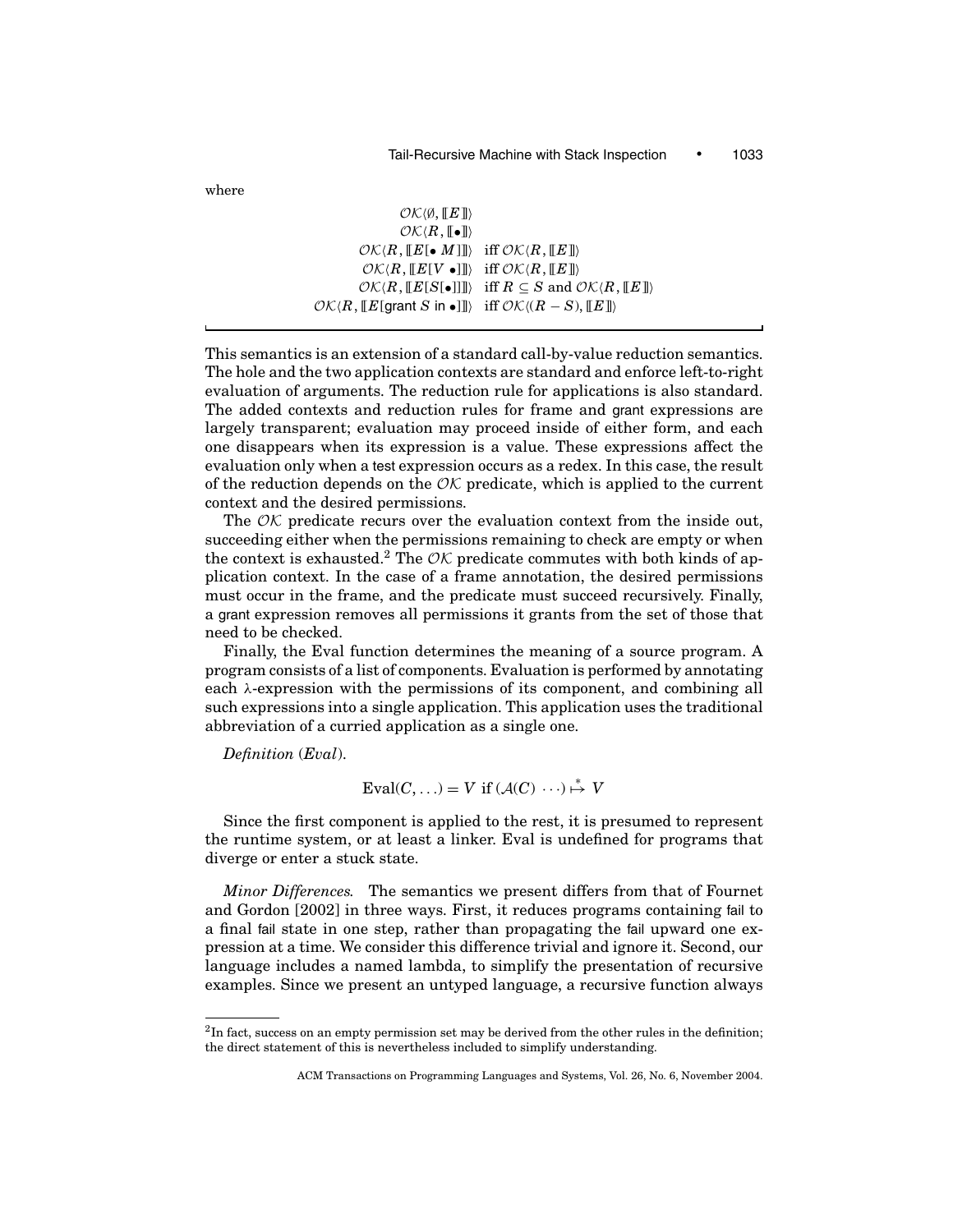has an equivalent form as an application of the Y combinator. Third, our semantics replaces a runtime check in Fournet and Gordon's semantics with a static check. Appendix A presents a proof of the equivalence of our evaluator and theirs.

## 3. TAIL CALL OPTIMIZATION

Modern functional programming languages avoid looping constructs in favor of recursion. Doing so keeps the language smaller and simplifies its implementation. Furthermore, it empowers programmers to match functions and data structures, which makes programs more comprehensible than random mixtures of loops and function calls. Even modern object-oriented programmers have recognized this fact, as indicated by the inclusion of tail call instructions in Microsoft's CLR [Box 2002] and the promotion of traversal strategies such as the interpreter, composite, or visitor patterns [Gamma et al. 1995].

Of course, if function calls were implemented na¨ıvely, this strategy would introduce an unacceptably large overhead on iterative computations. Each iteration would consume a stack frame and long loops would quickly run out of space. As Guy Steele pointed out in the late 1970s, however, language designers can have efficiency and a small language if they translate so-called tail calls into instruction sequences that do not consume any space [Steele Jr. 1977]. Typically, such function calls turn into plain jumps, and hence the translation of a tail-recursive function equals the translation of an equivalent looping construct. Using this reasoning, the language definitions for Scheme require that correct implementations must optimize all tail calls and thereby "support an unbounded number of active tail calls" [Kelsey et al. 1998, p. 7].

At first glance, tail call optimization seems inherently incompatible with stack inspection. To see this, consider a mutually recursive loop between applet and library code.

**ABBREVIATIONS** 

UserFn = λ*usersys*.*sys user*  $\text{SystemFn} \triangleq \lambda_{sys} user.user$  sys  $A\langle R_A, \llbracket \text{UserFn} \rrbracket \rangle = \lambda_{user} sys.R_A[sys user]$  $A(R_S, \llbracket \text{SystemFn} \rrbracket) = \lambda_{sys} user \cdot R_S [user \, sys]$ 

REDUCTION (WITH ANNOTATIONS)

 $A\langle R_A, \llbracket \text{UserFn} \rrbracket \rangle A\langle R_S, \llbracket \text{SystemFn} \rrbracket \rangle$  $\rightarrow R_{\mathsf{A}}[\mathcal{A}\langle R_{\mathsf{S}}, \llbracket \text{SystemFn} \rrbracket \rangle \mathcal{A}\langle R_{\mathsf{A}}, \llbracket \text{UserFn} \rrbracket \rangle]$  $\mapsto R_{\mathsf{A}}[R_{\mathsf{S}}[\mathcal{A}\langle R_{\mathsf{A}}, \llbracket \text{UserFn} \rrbracket] \rangle]$  $\rightarrow R_A[R_S[R_A[\mathcal{A}/R_S, [\text{SystemFn}]) \mathcal{A}/R_A, [\text{UserFn}])]]$  $\mapsto R_A[R_S[R_A[R_S[\mathcal{A} \langle R_A, [\![\text{UserFn}]\!]) \mathcal{A} \langle R_S, [\![\text{SystemFn}]\!])]]]]$ 

...

REDUCTION (WITHOUT ANNOTATIONS)

UserFn SystemFn  $\mapsto$  SystemFn UserFn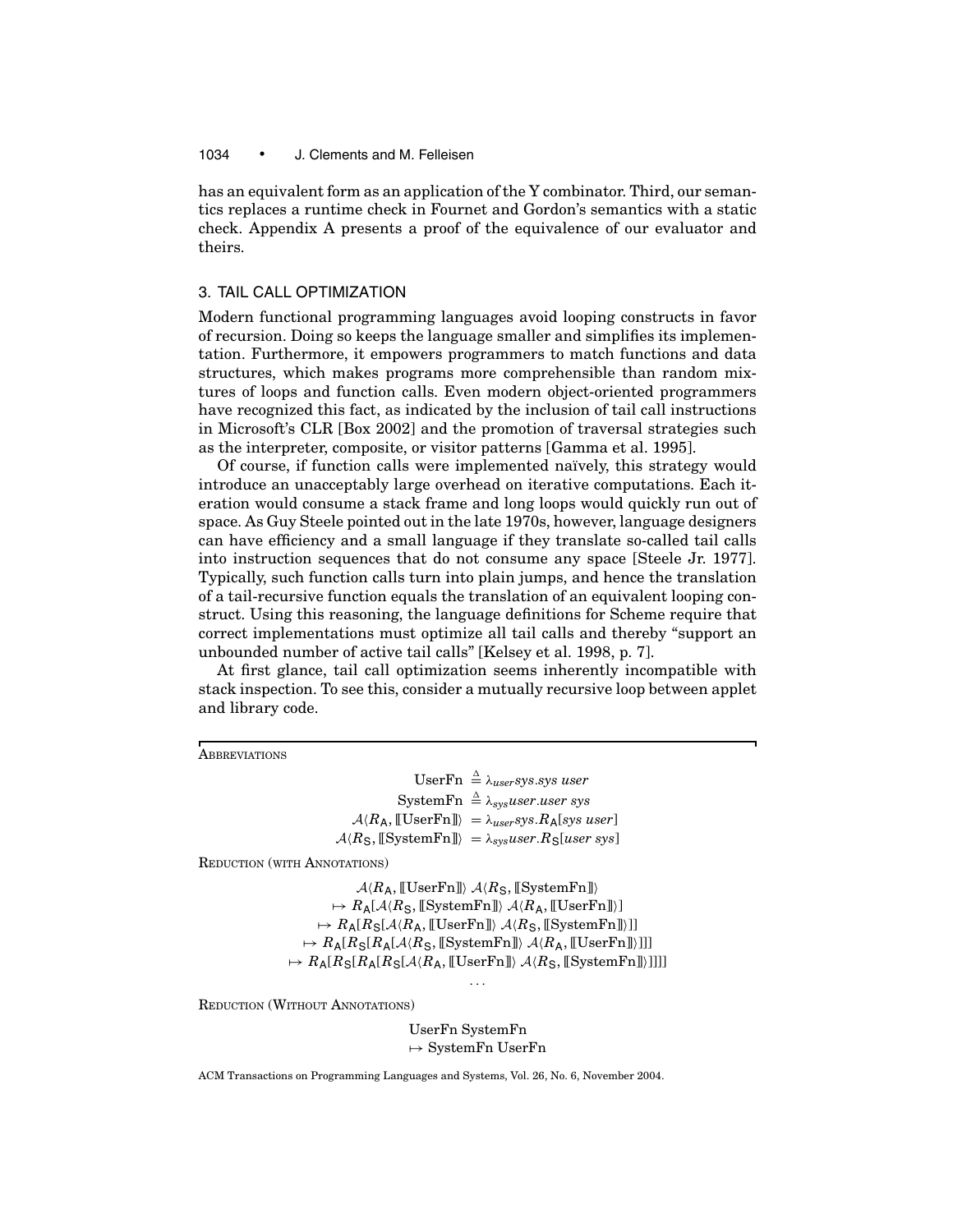Tail-Recursive Machine with Stack Inspection • 1035

- $\mapsto$  UserFn SystemFn
- $\mapsto$  SystemFn UserFn
- $\mapsto$  UserFn SystemFn
- ...

This program consists of two copies of a mutually recursive loop function, one a "user" component and one a "system" component. Each takes the other as an argument, and then calls it, passing itself as the sole argument. To simplify the presentation of the looping functions, we introduce abbreviations for the user and system procedures.

This program is a toy example, but it represents the core of many interactions between user and system code. For instance, any co-routine-style interaction between producer and consumer exhibits this behavior—unfortunately, programmers are forced to avoid this powerful and natural style in Java precisely because of the lack of TCO. Perhaps the most common examples of this kind of interaction occur in OO-style traversals of data structures, such as the above-mentioned patterns.

The first reduction sequence in the figure shows how  $\lambda_{\text{sec}}$  evaluates the given program, where the two procedures are annotated with their permissions. The context quickly grows without bound in this example. A functional programmer would expect to see a sequence more like the second one. This series is also a reduction sequence in  $\lambda_{\text{sec}}$ , but one that is obtained by evaluating the program's pure source, without the security annotations.

As Fournet and Gordon [2002] pointed out in their article, all is not lost. They introduced an additional reduction into their abstract machine that explicitly removed a frame before performing a call. Unfortunately, as they pointed out, indiscriminate application of this rule changes the semantics of the language. They addressed this problem with a partial list of circumstances in which the reduction is legal. By casting tail-call elimination as a specific reduction rather than a property of an abstract machine, Fournet and Gordon failed to realize that a fully tail-recursive implementation of the language is possible.

# 4. AN ABSTRACT MACHINE FOR  $\lambda_{\text{SEC}}$

Following Clinger's [1998] work on defining tail-optimized languages via space complexity classes, we first reformulate the  $\lambda_{\text{sec}}$  semantics as a CESK machine [Felleisen and Friedman 1986; Felleisen and Flatt 1989–2002]. We can then measure the space consumed by machine configurations, programs, and machines. Furthermore, we can determine whether the space consumption function of an implementation is in the same complexity class as Clinger's machine.

#### 4.1 The fg Machine

We begin with a direct translation of  $\lambda_{\text{sec}}$ 's semantics into a CESK machine, which we call *frame-generating* or *fg* (see Figure 1). A CESK abstract machine takes its name from its four registers: the control string, the environment, the store, and the continuation. The control string indicates which program instruction is being reduced. In conventional machines, this is called the *program*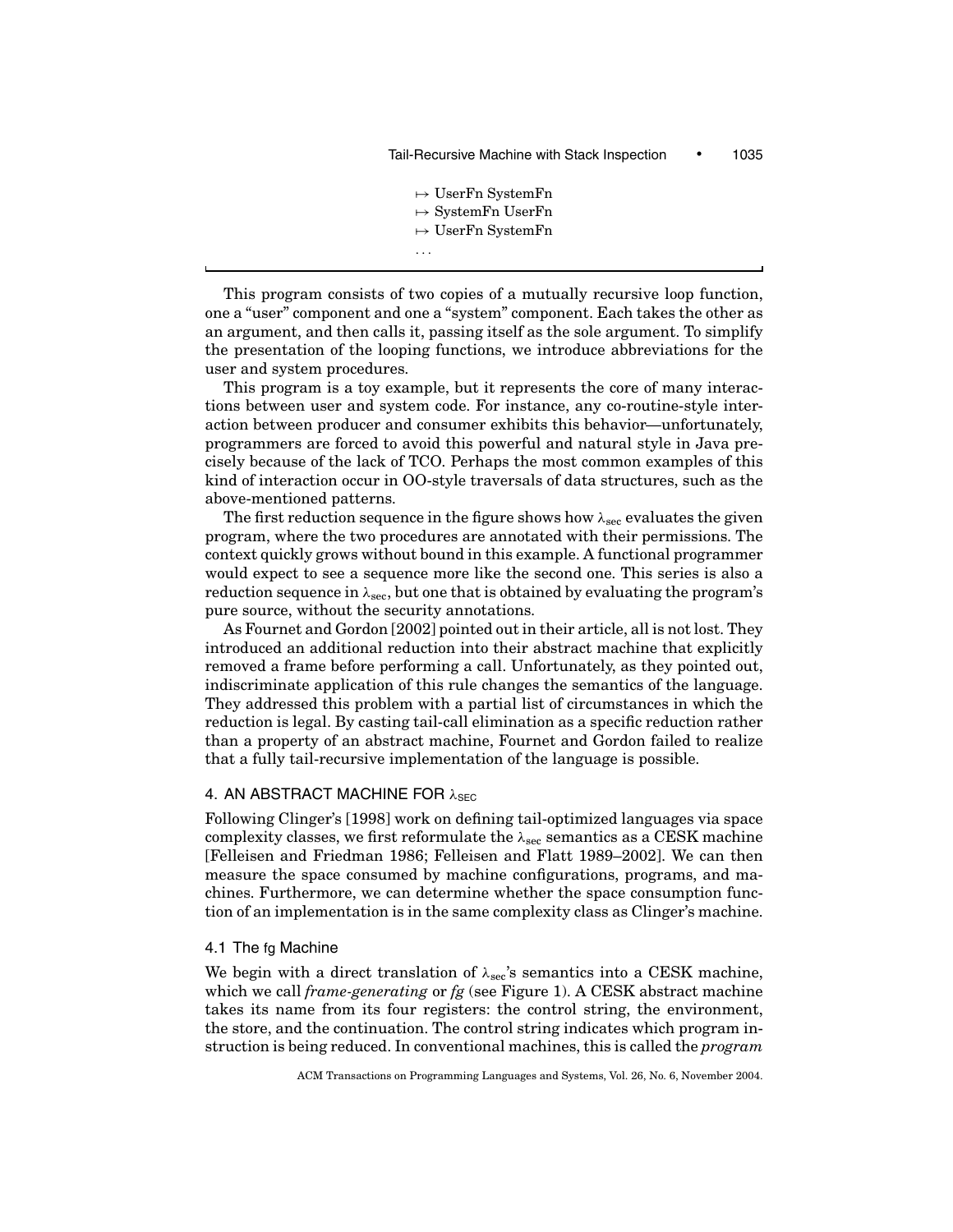THE FG MACHINE Configurations =  $\langle M, \rho, \sigma, \kappa \rangle$  |  $\langle V, \rho, \sigma, \kappa \rangle$  |  $\langle V, \sigma \rangle$  | fail Final Configurations =  $\langle V, \sigma \rangle$  | fail  $\kappa \in$  Continuations =  $\langle \rangle$  |  $\langle \text{push} : M, \rho, \kappa \rangle$  |  $\langle \text{call} : V, \kappa \rangle$  |  $\langle \text{frame} : R, \kappa \rangle$  |  $\langle \text{grant} : R, \kappa \rangle$  $V \in$  Values =  $\langle$ closure : *M*,  $\rho$  $\rangle$  $\rho \in$  Environments = Identifiers  $\rightarrow$  *f* Locations  $\alpha, \beta \in$  Locations  $\sigma \in \text{Stores} = \text{Locations} \rightarrow f \text{ Values}$  $empty_{\text{fa}} = \langle \rangle$  $\langle \lambda_f x. M, \rho, \sigma, \kappa \rangle \; \mapsto_{\textsf{fg}} \; \langle \langle \text{closure}: \lambda_f x. M, \rho \rangle, \rho, \sigma, \kappa \rangle$  $\langle x, \rho, \sigma, \kappa \rangle \mapsto$ fg  $\langle \sigma(\rho(x)), \rho, \sigma, \kappa \rangle$  $\langle M\ N, \rho, \sigma, \kappa\rangle \mapsto \stackrel{\circ}{{\mathsf{fg}}} \langle M, \rho, \sigma, \langle \text{push}: N, \rho, \kappa\rangle \rangle$  $\langle R[M], \rho, \sigma, \kappa \rangle \mapsto \check{f}g \langle M, \rho, \sigma, \langle \text{frame} : R, \kappa \rangle \rangle$  $\langle \text{grant } R \text{ in } M, \rho, \sigma, \kappa \rangle \mapsto \int_{\mathsf{fg}}^{\mathsf{g}} \langle M, \rho, \sigma, \langle \text{grant } : R, \kappa \rangle \rangle$  $\langle \text{test } R \text{ then } M \text{ else } N, \rho, \sigma, \kappa \rangle \mapsto \text{fg} \begin{cases} \langle M, \rho, \sigma, \kappa \rangle \text{ if } \mathcal{O} \mathcal{K}_{\text{fg}}(R, \llbracket \kappa \rrbracket) \\ \langle N, \rho, \sigma, \kappa \rangle \text{ otherwise} \end{cases}$  $\langle \text{fail}, \rho, \sigma, \kappa \rangle \mapsto_{\text{fq}} \text{fail}$  $\langle V, \rho, \sigma, \langle \rangle \rangle \mapsto_{fg} \langle V, \sigma \rangle$  $\langle V, \rho, \sigma, \langle \text{push} : M, \rho', \kappa \rangle \rangle \mapsto_{\text{fg}} \langle M, \rho', \sigma, \langle \text{call} : V, \kappa \rangle \rangle$  $\langle V, \rho, \sigma, \langle \mathrm{call} : V', \kappa \rangle \rangle \rightarrow_{\mathrm{fg}} \langle M, \rho' [f \mapsto \beta] [x \mapsto \alpha], \sigma[\alpha \mapsto V][\beta \mapsto V'], \kappa \rangle$ if  $V' = \langle closure : \lambda_f x.M, \rho' \rangle$  and  $\alpha, \beta \notin dom(\sigma)$ *V*,  $ρ$ ,  $σ$ ,  $\langle \text{frame} : R$ ,  $κ \rangle\rangle \rightarrow_{\text{fg}} \langle V$ ,  $ρ$ ,  $σ$ ,  $κ \rangle$  $\langle V, \rho, \sigma, \langle \text{grant} : R, \kappa \rangle \rangle \rightarrow_{\text{fg}} \langle V, \rho, \sigma, \kappa \rangle$  $\langle V, \rho, \sigma[\beta, \ldots \mapsto V', \ldots], \kappa \rangle \mapsto_{fg} \langle V, \rho, \sigma, \kappa \rangle$ if  $\{\beta, \ldots\}$  is nonempty and  $β$ , ... do not occur in *V*,  $ρ$ ,  $σ$ , or  $κ$ where  $\mathcal{O}\mathcal{K}_{\mathsf{fq}}\langle\emptyset,\llbracket\kappa\rrbracket\rangle$  $\mathcal{O}K_{\mathsf{fq}}(R,\llbracket\langle\rangle\rrbracket)$  $\mathcal{O}\mathcal{K}_{\text{fq}}\langle R,\llbracket\langle \text{push}:M,\rho,\kappa\rangle\rrbracket\rangle \text{ iff } \mathcal{O}\mathcal{K}_{\text{fq}}\langle R,\llbracket\kappa\rrbracket\rangle$  $\mathcal{O}\mathcal{K}_{\mathsf{fg}}(R,\llbracket\langle\text{call}:V,\kappa\rangle\rrbracket\rangle\quad\text{iff }\mathcal{O}\mathcal{K}_{\mathsf{fg}}(R,\llbracket\kappa\rrbracket\rangle$ 

#### Fig. 1. The FG machine.

 $\mathcal{O}\mathcal{K}_{\mathsf{fg}}\langle\vec{R},\llbracket\langle \mathrm{frame}:R',\kappa\rangle\rrbracket\rangle\quad\text{iff }R\subseteq R'\text{ and }\mathcal{O}\mathcal{K}_{\mathsf{fg}}\langle R,\llbracket\kappa\rrbracket\rangle$  $\mathcal{O}K_{\mathsf{fg}}(R,\llbracket\langle \mathrm{grant} : R',\kappa \rangle \rrbracket \rangle \quad \text{iff } \mathcal{O}K_{\mathsf{fg}}(R-R',\llbracket \kappa \rrbracket \rangle)$ 

*counter*. The environment binds variable names to values, much like the current stack frame of an assembly language machine. The store, like a heap, contains shared values.<sup>3</sup> Finally, the continuation represents the instruction's control context; it is analogous to the stack.

The derivation of a CESK machine from a reduction semantics is straightforward [Felleisen and Flatt 1989–2002]. In particular, the proof of equivalence of the two models is a refinement of Felleisen and Flatt's proof, which proceeds by a series of transformations from a simple reduction semantics to a register

<sup>3</sup>The store in our model is necessitated by Clinger's [1998] model of tail call optimization; a machine with no store can grow without bound due to copying.

ACM Transactions on Programming Languages and Systems, Vol. 26, No. 6, November 2004.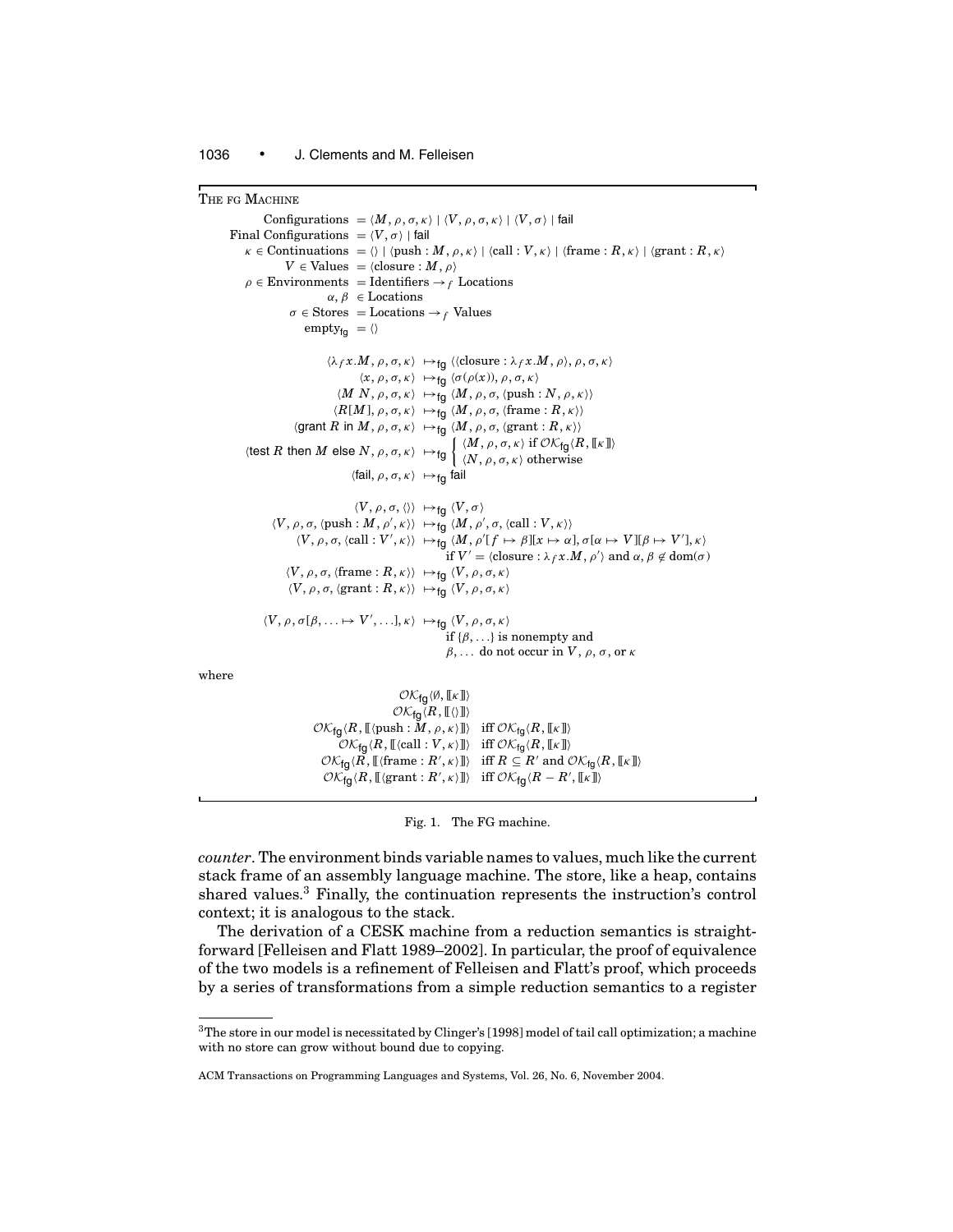machine. At each step, we must strengthen the induction hypothesis by adding a claim about the value of the  $\mathcal{O}\mathcal{K}$  predicate when applied to the current context.

As a result, most of the steps that can be taken in such a machine correspond either to the reductions of the source semantics or to the mechanical identification of the next expression to be reduced. The first group of reductions in Figure 1 contains those that refocus the evaluation on subexpressions and correspondingly extend the continuation. The second, complementary group contains those that fire when a value shows up as the control string, and these correspond both to changes of focus in the control string and to actual reductions. Finally, a machine with a store must also model garbage collection, if its configurations are to be used in space computations. The final reduction therefore provides garbage collection.

The new Eval<sub>*x*</sub> function is abstracted over a transition relation and an empty context. Applying this to  $\mapsto_{fg}$  and empty<sub>fg</sub> yields the evaluation function Eval<sub>fg</sub>.

In order to ensure that Eval and  $Eval_{fg}$  are indeed the same function, the Eval*<sup>x</sup>* function must employ "load" and "unload" functions. The "load" function,  $\mathcal{L}$ , coerces the target program to a valid machine configuration. The "unload" function,  $U$ , recursively substitutes values bound in the environment for the variables that represent them.

*Definition* (*Eval<sub>x</sub>*).

$$
\mathrm{Eval}_x(C, \ldots) = \mathcal{U}(V, \sigma) \text{ if } \mathcal{L}_x(C, \ldots) \stackrel{*}{\mapsto}_x \langle V, \sigma \rangle
$$

where

 $\mathcal{L}_x(\langle \lambda_f x. M_{u0}, R_0 \rangle, \ldots) = \langle (\mathcal{A} \langle R_0, [\![ \lambda_f x. M_{u0} ]\!]\rangle \ldots), \emptyset, \emptyset, \text{empty}_x \rangle$ 

and

$$
\mathcal{U}(\langle \text{closure}: M, \{ \langle x_1, \alpha_1 \rangle, \ldots, \langle x_n, \alpha_n \rangle \}, \sigma) = [\mathcal{U}(\sigma(\alpha_1))/x_1] \ldots [\mathcal{U}(\sigma(\alpha_n))/x_n]M
$$

THEOREM (MACHINE FIDELITY). *For all* (*C*, ...)*,*

 $\text{Eval}_{\text{fo}}(C, \ldots) = V$  *iff*  $\text{Eval}(C, \ldots) = V$ 

The proof proceeds by induction on the length of a reduction sequence.

### 4.2 The fg Machine Is Not TCO

To see that this implementation of the  $\lambda_{\text{sec}}$  language is not TCO, we show the reduction sequence in the fg machine for the program from Section 3, and validate that the space taken by the configuration is growing without bound.

> $\text{UserClo} \ \stackrel{\Delta}{=} \langle \text{closure}: \lambda_{user} sys. \mathcal{A} \langle R_{\mathsf{A}}, \llbracket \text{UserFn} \rrbracket \rangle, \emptyset \rangle$  $\text{SystemClo} \ \triangleq \langle \text{closure} : \lambda_{sys} user. \mathcal{A}\langle R_{\mathsf{S}}, \llbracket \text{SystemFn} \rrbracket \rangle, \emptyset \rangle$  $\rho_0 \stackrel{\Delta}{=} [sys \mapsto \alpha, user \mapsto \beta]$  $\sigma_0 \stackrel{\Delta}{=} [\alpha \mapsto \text{SystemClo}, \beta \mapsto \text{UserClo}]$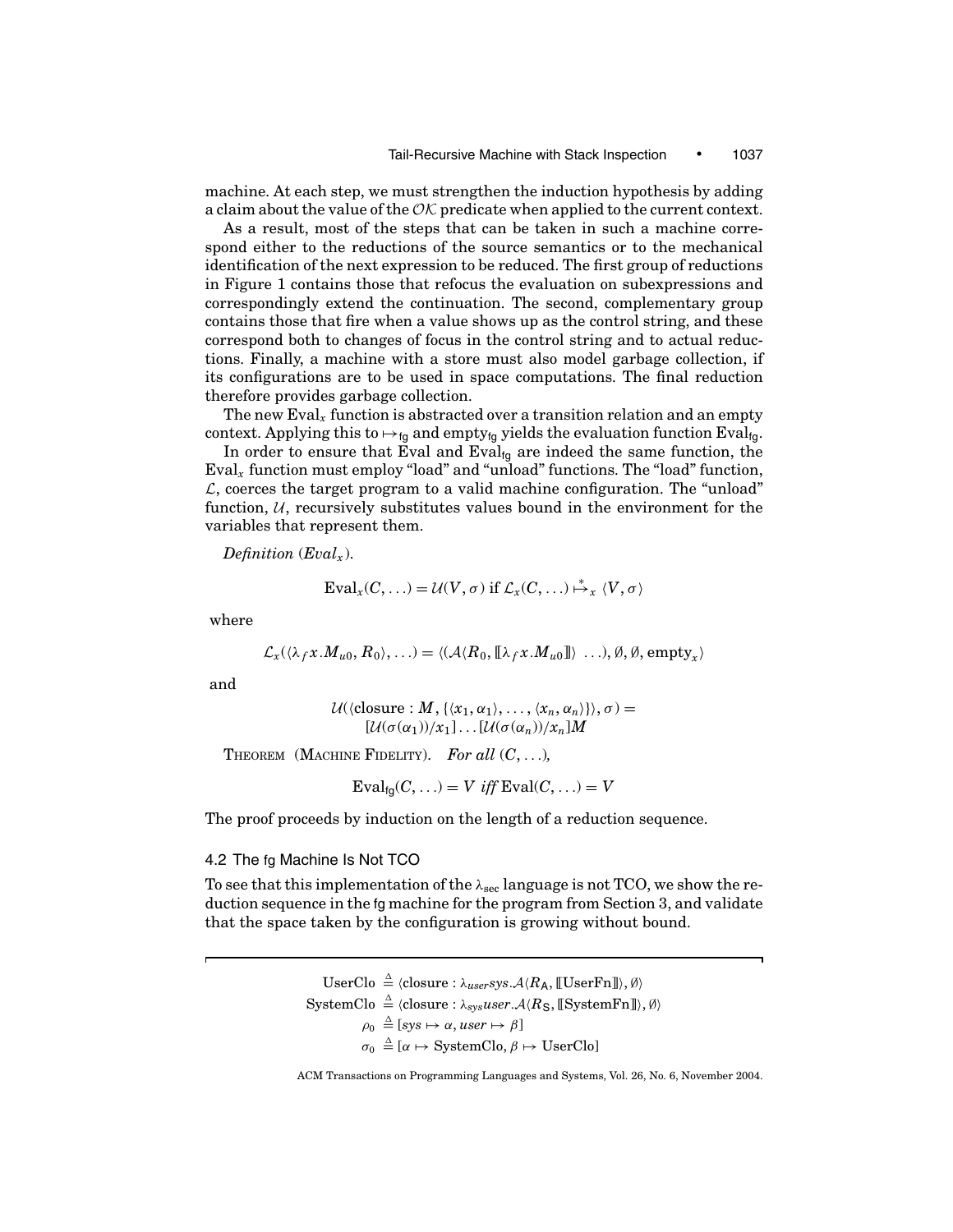$\langle A \langle R_A, \llbracket \text{UserFn} \rrbracket \rangle \, A \langle R_S, \llbracket \text{SystemFn} \rrbracket \rangle, \emptyset, \emptyset, \langle \rangle$  (0 frames)  $\mapsto_{\text{fa}} \langle A(R_A, \llbracket \text{UserFn} \rrbracket \rangle, \emptyset, \emptyset, \emptyset \rangle$  $\mapsto_{\text{fa}} \langle \text{UserClo}, \emptyset, \emptyset, \langle \text{push} : \mathcal{A} \langle R_{\mathsf{S}}, \llbracket \text{SystemFn} \rrbracket \rangle, \emptyset, \langle \rangle \rangle \rangle$  $\mapsto_{\text{fq}} \langle A \langle R_{\mathsf{S}}, \llbracket \text{SystemFn} \rrbracket \rangle, \emptyset, \emptyset, \text{(\text{call} : UserClo, \langle \rangle)} \rangle$  $\mapsto_{\textsf{fq}}$  (SystemClo, Ø, Ø, (call : UserClo,  $\langle \rangle \rangle$ )  $\mapsto_{\textsf{fq}}$   $\langle R_{\mathsf{A}}[sys \text{ user}], \rho_0, \sigma_0, \langle \rangle$  $\mapsto$ <sub>fg</sub> *(sys user*,  $\rho_0$ ,  $\sigma_0$ , *(frame : R<sub>A</sub>*,  $\langle \rangle$ ) (1 frame)  $\mapsto_{\text{fq}} \langle sys, \rho_0, \sigma_0, \langle push : user, \rho_0, \langle frame : R_A, \langle \rangle \rangle \rangle$  $\mapsto_{\text{fq}} \langle \text{SystemClo}, \rho_0, \sigma_0, \langle \text{push}: \text{user}, \rho_0, \langle \text{frame}: R_A, \langle \rangle \rangle \rangle$  $\mapsto_{\text{fq}} \langle user, \rho_0, \sigma_0, \langle call : SystemClo, \langle frame : R_A, \langle \rangle \rangle \rangle$  $\mapsto_{\text{fa}} \langle \text{UserClo}, \rho_0, \sigma_0, \langle \text{call} : \text{SystemClo}, \langle \text{frame} : R_A, \langle \rangle \rangle \rangle$  $\stackrel{2}{\mapsto}_{\mathsf{fg}} \langle R_{\mathsf{S}}[\textit{user sys}], \rho_0, \sigma_0, \langle \textit{frame} : R_{\mathsf{A}}, \langle \rangle \rangle \rangle$  $\mapsto$ <sub>fg</sub> *(user sys,*  $\rho_0$ *,*  $\sigma_0$ *, {frame :*  $R_S$ *, {frame :*  $R_A$ *,*  $\langle \rangle \rangle$ *})* (2 frames)  $\mapsto_{\text{fa}} \langle \textit{user}, \rho_0, \sigma_0, \langle \text{push} : \textit{sys}, \rho_0, \langle \text{frame} : R_{\mathsf{S}}, \langle \text{frame} : R_{\mathsf{A}}, \langle \rangle \rangle \rangle \rangle$  $\mapsto_{\text{fq}} \langle \text{UserClo}, \rho_0, \sigma_0, \langle \text{push} : sys, \rho_0, \langle \text{frame} : R_{\mathsf{S}}, \langle \text{frame} : R_{\mathsf{A}}, \langle \rangle \rangle \rangle \rangle$  $\mapsto$ <sub>fg</sub>  $\langle sys, \rho_0, \sigma_0, \langle call : UserClo, \langle frame : R_S, \langle frame : R_A, \langle \rangle \rangle \rangle \rangle$  $\mapsto$ fg  $\langle SystemClo, \rho_0, \sigma_0, \langle call : UserClo, \langle frame : R_S, \langle frame : R_A, \langle \rangle \rangle \rangle \rangle$  $\stackrel{7}{\mapsto}_{\text{fg}}$  (UserClo,  $\rho_0$ ,  $\sigma_0$ , (3 frames)  $\langle \text{call : SystemClo, \langle frame : } R_A, \langle frame : R_S, \langle frame : R_A, \langle \rangle \rangle \rangle \rangle \rangle$  $\stackrel{7}{\mapsto}_{\text{fg}}$  (SystemClo,  $\rho_0$ ,  $\sigma_0$ , (4 frames)  $\langle \text{call} : \text{UserClo}, \langle \text{frame} : R_{\text{S}}, \langle \text{frame} : R_{\text{A}}, \langle \text{frame} : R_{\text{S}}, \langle \text{frame} : R_{\text{A}}, \langle \rangle \rangle \rangle \rangle \rangle$ ...

## 5. AN ALTERNATIVE IMPLEMENTATION

#### 5.1 How Security Inspections Really Work

A close look at  $\lambda_{\text{sec}}$  shows that frame  $(\ell[\bullet])$  and grant contexts affect the computation only when they are observed by a test expression. That is, a program with no test expressions may be simplified by removing all frame and grant expressions without changing its meaning. Furthermore, the observations possible with the test expression are limited by the  $\mathcal{O}\mathcal{K}$  function.

In particular, any sequence of frame and grant expressions may be collapsed into a canonical table that provides a partial map from the set of permissions to one of two conditions: "no," indicating that the permission is not granted by the sequence, and "grant," indicating that the permission is granted (and legally so) by some grant frame in the sequence.

To derive update rules for this table, we consider evaluation of the  $\mathcal{O}\mathcal{K}$  function as the recognition of a context-free grammar over the alphabet of frame and grant expressions. We start by simplifying the model to one with a single permission. Then each frame is either empty or contains the desired permission. Likewise, there is only one possible grant. All other continuation frames are irrelevant. So a full evaluation context can be seen as an arbitrary string in the alphabet  $\Sigma = \{y, n, g\}$ , where y and *n* represent frames that contain or are missing the given permission, and *g* represents a grant. Assume the ordering of the letters in the word places the outermost frames at the left end of the string.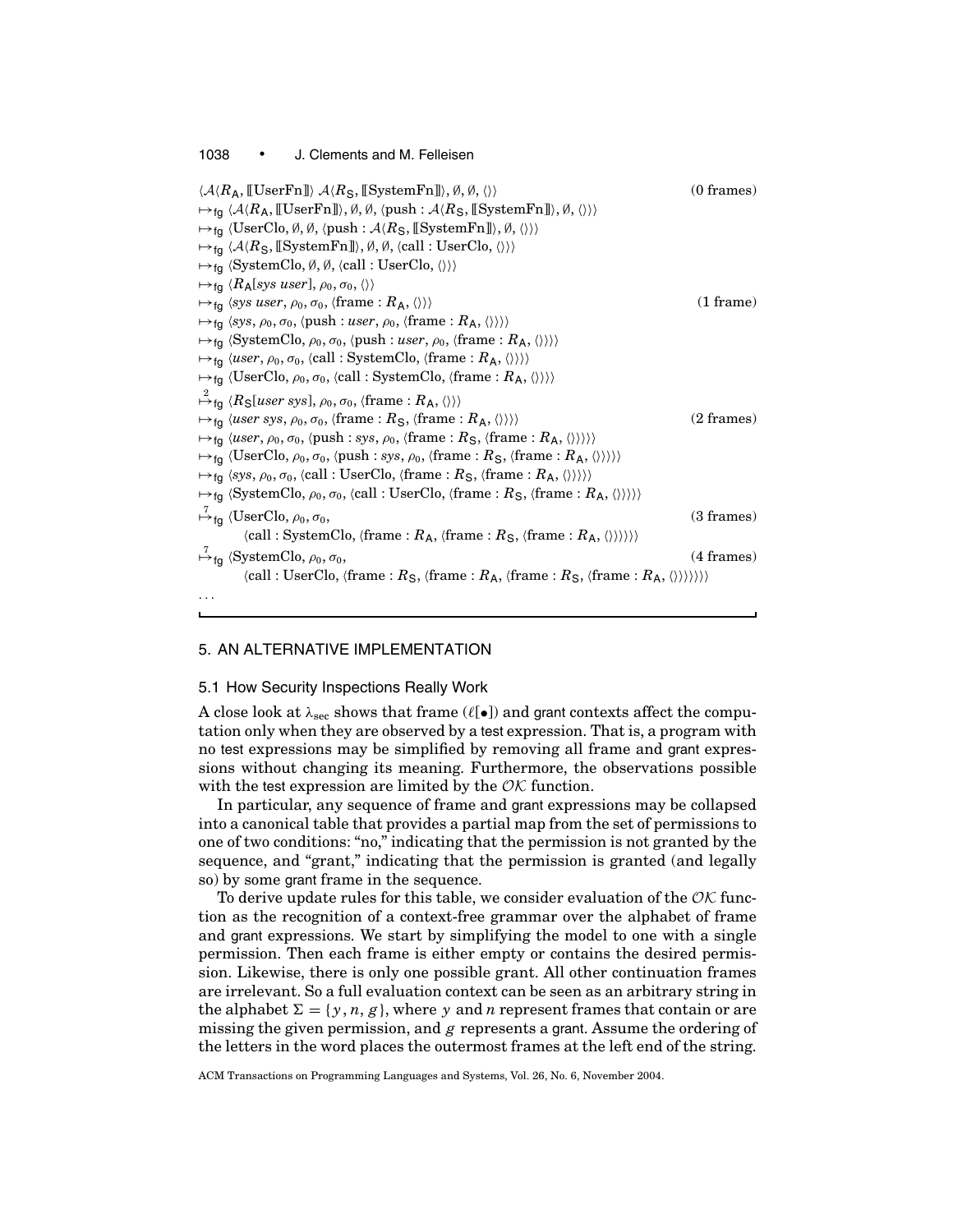With the grammar in place, the  $\mathcal{O}K_{\text{fa}}$  predicate can easily be interpreted as a finite-state machine that recognizes the regular expression  $\Sigma^* g y^*$ , that is, a string ending with a grant followed by any number of *y*'s. The resulting FSA has just two states, one accepting and one nonaccepting. A *g* always transitions to the accepting state, and a *n* always transitions to the nonaccepting state. A *y* causes a (trivial) transition to the current state.

This last observation leads us to a further simplification of the grammar. Since the presence of the character *y* does not affect the decision of the FSA, we may ignore the continuation frames that generate them, and consider only the grant frames and those security frames that do not include the desired permission. The regular expression indicating the success of  $\mathcal{O}\mathcal{K}_{fq}$  becomes simply  $\Sigma^* g$ .

This simplification leads to an insight about the security model of  $\lambda_{\text{sec}}$ . In the automaton that  $\lambda_{\text{sec}}$  induces, the *y* may be ignored. In the security model, then, callers with a given permission do not affect the result of a check for that permission. Rather, it is the callers *without* that permission that might change its status, and grants of that permission. This suggests that what the security model really tracks is the *absence* of certain permissions. At runtime, then, it is the complement of the permissions attributed to a caller that matters.

Applying the simplified grammar to our reduction semantics allows us to collapse uninterrupted sequences of frame and grant expressions that occur in the evaluation context. A substring ending in a *g* results in an accepting state, a substring ending in an *n* results in a nonaccepting state, and the empty substring does not alter the decision. To extend this to the whole language, we must expand our single-permission state to a full table of permissions.

#### 5.2 The cm Machine

In the cm (continuation-marks) machine, each continuation frame contains a table of permissions, called a *mark*. The evaluation steps for frame and grant expressions update the table in the enclosing continuation, rather than increasing the length of the continuation itself. The  $\mathcal{O}\mathcal{K}_{\text{cm}}$  predicate now inspects these marks, rather than the frame and grant elements of the continuation. Otherwise, the cm machine is the same as the fg machine.

Figure 2 shows the definition of the cm machine. Note that the framing operation takes the complement of the set  $R$ , in accordance with the insight of the prior section. Also, the mark mappings are extended pointwise across sets of permissions; that is,  $m[R \to c](p) = c$  if  $p \in R$ , and  $m(p)$  otherwise.

The Eval<sub>cm</sub> function is another instance of Eval<sub>x</sub>. That is, Eval<sub>cm</sub> is the same as Eval<sub>fg</sub>, except that it uses  $\mapsto_{\text{cm}}$  as its transition function and empty<sub>cm</sub> as its empty continuation.

The two machines produce the same results.

THEOREM (MACHINE EQUIVALENCE). For all  $(C, \ldots)$ ,

 $\text{Eval}_{\text{fo}}(C, \ldots) = V$  *iff*  $\text{Eval}_{\text{cm}}(C, \ldots) = V$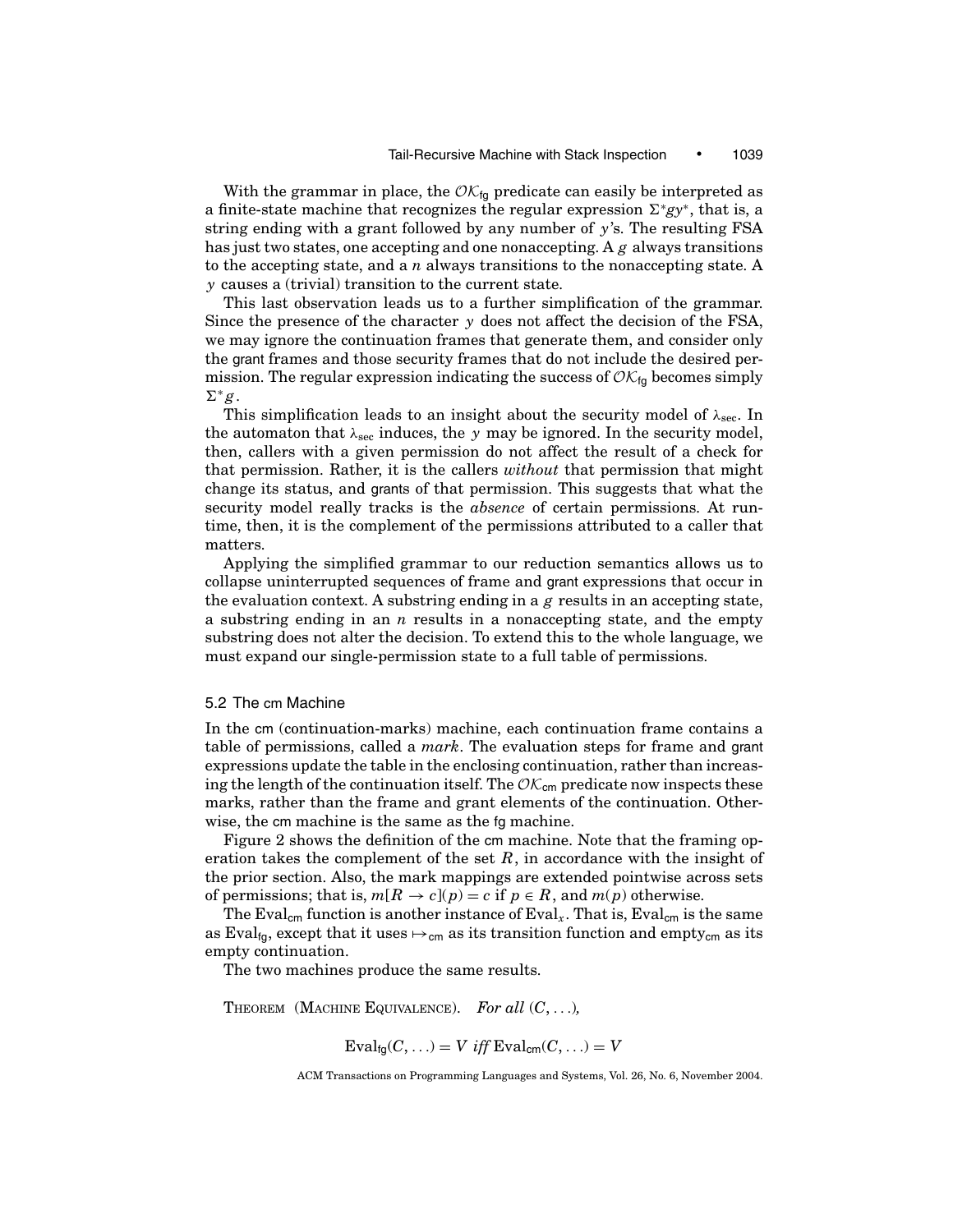```
THE CM MACHINE
```

```
m \in marks = \mathcal{P} \rightarrow f {grant, no}
                          Configurations = \langle M, \rho, \sigma, \kappa \rangle | \langle V, \rho, \sigma, \kappa \rangle | \langle V, \sigma \rangle | fail
            Final Configurations = \langle V, \sigma \rangle | fail
                    \kappa \in continuations = \langleempty : m\rangle | \langlepush : M, \rho, \kappa, m\rangle | \langlecall : V, \kappa, m\rangleV \in Values = \langleclosure : M, \rho\rangle\rho \in Environments = Identifiers \rightarrow f Locations
                                                     \alpha, \beta \in Locations
                                      \sigma \in \text{Stores} = \text{Locations} \rightarrow f \text{ Values}empty_{cm} = \langle empty : \emptyset \rangle\langle \lambda_f x.M, \rho, \sigma, \kappa \rangle \mapsto_{\text{cm}} \langle \langle \text{closure} : \lambda_f x.M, \rho \rangle, \rho, \sigma, \kappa \rangle\langle x, \rho, \sigma, \kappa \rangle \mapstocm \langle \sigma(\rho(x)), \rho, \sigma, \kappa \rangle\langle M \mid N, \rho, \sigma, \kappa \rangle \mapsto_{\text{cm}} \langle M, \rho, \sigma, \langle \text{push} : N, \rho, \kappa, \emptyset \rangle \rangle\langle R[M], \rho, \sigma, \kappa \rangle \mapsto_{\text{cm}} \langle M, \rho, \sigma, \kappa[\overline{R} \mapsto \text{no}] \rangle\langle \text{grant } R \text{ in } M, \rho, \sigma, \kappa \rangle \mapsto \text{cm } \langle M, \rho, \sigma, \kappa [R \mapsto \text{grant}] \rangle\forall test R then M else N, \rho, \sigma, \kappa \rangle \mapstocm \begin{cases} \langle M, \rho, \sigma, \kappa \rangle \text{ if } \mathcal{O} \mathcal{K}_{\text{cm}} \langle R, \llbracket \kappa \rrbracket \rangle, \\ \langle N, \rho, \sigma, \kappa \rangle \text{ otherwise} \end{cases}\langle \text{fail}, \rho, \sigma, \kappa \rangle \mapsto_{\text{cm}} \hat{\text{fail}}\langle V, \rho, \sigma, \langle \text{empty} : m \rangle \rangle \mapsto_{\text{cm}} \langle V, \sigma \rangle\langle V, \rho, \sigma, \langle \text{push} : M, \rho', \kappa, m \rangle \rangle \mapsto_{\text{cm}} \langle M, \rho', \sigma, \langle \text{call} : V, \kappa, \emptyset \rangle \rangle\langle V, \rho, \sigma, \langle \text{call} : V', \kappa, m \rangle \rangle \mapsto_{\text{cm}} \langle M, \rho' [f \mapsto \beta] [x \mapsto \alpha], \sigma[\alpha \mapsto V][\beta \mapsto V'], \kappa \rangleif V' = \langle closure : \lambda_f x.M, \rho' \rangle and \alpha, \beta \notin dom(\sigma)\langle V, \rho, \sigma[\beta, \ldots \mapsto V, \ldots], \kappa \rangle \mapsto_{\text{cm}} \langle V, \rho, \sigma, \kappa \rangleif \{\beta, \ldots\} is nonempty and
                                                                                      β, ... do not occur in V, ρ, σ, or κ\langle \ldots, m \rangle [R \mapsto c] = \langle \ldots, m[R \mapsto c] \rangle (pointwise extension)
```
and

where

 $\mathcal{O}K_{\text{cm}}\langle\emptyset,\llbracket\kappa\rrbracket\rangle$  $\mathcal{O}K_{\text{cm}}(R, \llbracket \langle \text{empty} : m \rangle \rrbracket)$  iff  $(R \cap m^{-1}(\text{no}) = \emptyset)$  $\mathcal{O}\mathcal{K}\mathsf{cm}\langle R,\llbracket\langle \textnormal{push}:M,\rho,\kappa,m\rangle\rrbracket\rangle\rrbracket$  $\mathcal{O}\mathcal{K}$ <sub>C</sub>m $\langle R, \llbracket \langle \mathrm{call} : V, \kappa, m \rangle \rrbracket \rangle$ iff  $(R \cap m^{-1}(\text{no}) = \emptyset)$  and  $\mathcal{O}K_{\text{cm}}(R - m^{-1}(\text{grant}), \llbracket \kappa \rrbracket)$ 

Fig. 2. The CM machine.

To prove this theorem, we must show that if the fg machine terminates, the cm machine terminates with the same value, and that if the fg machine does not terminate in a final state, then the cm machine also fails to terminate.

For the purposes of the proof, we assume that no garbage collection steps are taken, because garbage collection cannot affect the result of the evaluation.

LEMMA (NO GARBAGE COLLECTION). *For every evaluation sequence in either the* fg *or* cm *machine, removing every garbage-collection step produces another legal sequence, and no divergent computation is made finite by such a removal.*

To compare the machines, we introduce the function  $\mathcal{T}$ .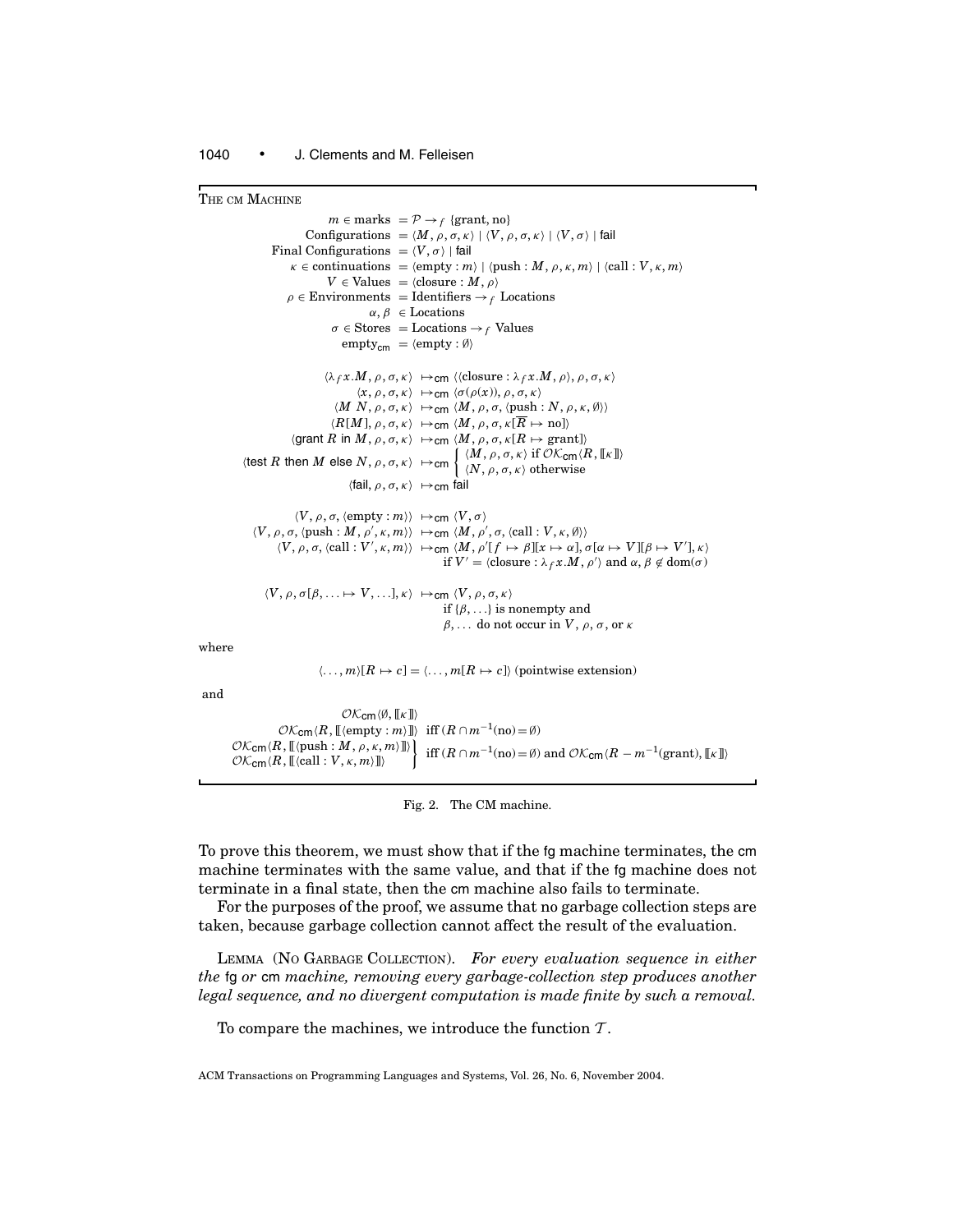$\overline{\mathcal{T}}: C_{\text{fg}} \to C_{\text{cm}}$ 

```
T \langle M, \rho, \sigma, \kappa \rangle = \langle M, \rho, \sigma, T(\kappa) \rangleT \langle V, \rho, \sigma, \kappa \rangle = \langle V, \rho, \sigma, T(\kappa) \rangleT \langle V, \sigma \rangle = \langle V, \sigma \rangleT(fail) = fail
                                     T \langle \rangle = \langle \text{empty} : \emptyset \rangle\mathcal{T}(\text{push}: M, \rho, \kappa) = (\text{push}: M, \rho, \mathcal{T}(\kappa), \emptyset)T \langle \text{call} : V, \kappa \rangle = \langle \text{call} : V, \mathcal{T}(\kappa), \emptyset \rangle\mathcal{T} {frame : R, \kappa} = \mathcal{T}(\kappa)[\overline{R} \mapsto \text{no}]\mathcal{T}{grant : R, \kappa} = \mathcal{T}(\kappa)[R \mapsto \text{grant}]
```
The function  $\mathcal T$  maps configurations of the fq machine to configurations of the cm machine. A step in the fg machine corresponds to either no steps or one step in the cm machine.

LEMMA (SIMULATION). *Given a configuration C<sub>cm</sub>, with C<sub>cm</sub> =*  $\mathcal{T}(C_{\text{fq}})$ *, one of the following holds:*

- (1)  $C_{\text{fg}}$  *is either fail or*  $\langle V, \sigma \rangle$ .
- (2)  $C_{\text{fq}}$  and  $C_{\text{cm}}$  are both stuck.
- (3)  $C_{fg} \mapsto_{fg} C'_{fg} \text{ and } T(C'_{fg}) = C_{cm}.$
- (4)  $C_{\text{fg}} \mapsto_{\text{fg}} C'_{\text{fg}} \text{ and } C_{\text{cm}} \mapsto_{\text{cm}} \mathcal{T}(C'_{\text{fg}}).$

The proof is a case analysis on the four cases and the configurations of the machine. The fg machine takes extra steps only when popping frame and grant continuations after reducing their arguments to values.

The cm machine can always represent a sequence of frame and grant expressions with a single mark. The sequence of steps below illustrates this for the divergent mutually recursive computation shown in Section 3.

$$
R_{\mathsf{S}} \stackrel{\Delta}{=} \{b, c\}
$$

$$
R_{\mathsf{A}} \stackrel{\Delta}{=} \{a, b\}
$$

 $\langle A\langle R_{\rm A}, \llbracket \text{UserFn} \rrbracket \rangle$   $A\langle R_{\rm S}, \llbracket \text{SystemFn} \rrbracket \rangle$ , Ø, Ø,  $\langle \text{empty : } \emptyset \rangle$ 

 $\mapsto$ <sub>cm</sub>  $\langle A\langle R_A, \llbracket \text{UserFn} \rrbracket \rangle, \emptyset, \emptyset, \langle \text{push} : A\langle R_S, \llbracket \text{SystemFn} \rrbracket \rangle, \emptyset, \langle \text{empty} : \emptyset \rangle, \emptyset \rangle \rangle$ 

- $\mapsto$ <sub>cm</sub>  $\langle$ UserClo, Ø, Ø,  $\langle$ push :  $\mathcal{A}\langle R_S,$  [[SystemFn]] $\rangle$ , Ø,  $\langle$ empty : Ø $\rangle$ , Ø $\rangle$ }
- $\mapsto$ <sub>cm</sub>  $\langle A\langle R_{\mathsf{S}}, \llbracket \text{SystemFn} \rrbracket \rangle$ , Ø, Ø,  $\langle$ call : UserClo,  $\langle \text{empty : } \emptyset \rangle$ , Ø $\rangle$
- $\mapsto$ cm  $\langle SystemClo, \emptyset, \emptyset, \langle call : UserClo, \langle empty : \emptyset \rangle, \emptyset \rangle \rangle$
- $\mapsto$ <sub>cm</sub>  $\langle R_A[sys \, user], \rho_0, \sigma_0, \langle empty : \emptyset \rangle$
- $\mapsto$ <sub>cm</sub>  $\langle sys \text{ user}, \rho_0, \sigma_0, \langle \text{empty} : [\{c\} \mapsto \text{no}]\rangle \rangle$
- $\mapsto$ <sub>cm</sub>  $\langle sys, \rho_0, \sigma_0, \langle push : user, \rho_0, \langle empty : [\{c\} \mapsto \text{no}]\rangle \rangle$

 $\mapsto$ <sub>cm</sub>  $\langle SystemClo, \rho_0, \sigma_0, \langle push : user, \rho_0, \langle empty : [\{c\} \mapsto no], \emptyset \rangle \rangle$ 

 $\mapsto$ <sub>cm</sub> (UserClo,  $\rho_0$ ,  $\sigma_0$ , (call : SystemClo, (empty : [{*c*}  $\mapsto$  no]),  $\emptyset$ ))

 $\stackrel{2}{\mapsto}$ cm  $\langle R_{\mathsf{S}}[\textit{user sys}], \rho_0, \sigma_0, \langle \textit{empty} : [\{c\} \mapsto \textit{no}]\rangle \rangle$ 

 $\mapsto$ <sub>cm</sub>  $\langle user, \rho_0, \sigma_0, \langle call : SystemClo, \langle empty : [\{c\} \mapsto no] \rangle, \emptyset \rangle$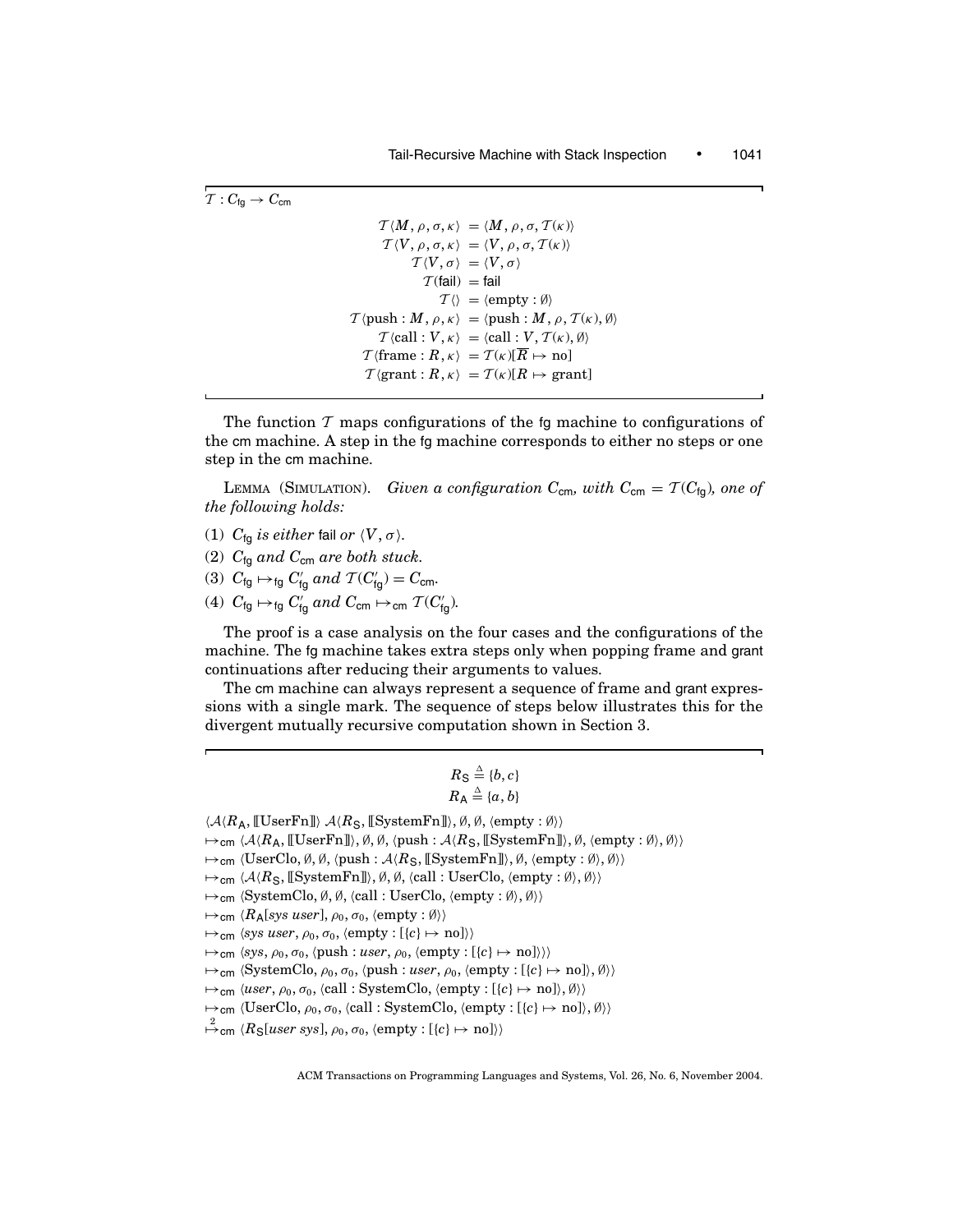$\mapsto$ <sub>cm</sub>  $\langle$ *user sys*,  $\rho_0$ ,  $\sigma_0$ ,  $\langle$ **empty** :  $[\langle a, c \rangle \mapsto$ **no**] $\rangle$  $\mapsto$ cm  $\langle$ *user*,  $\rho_0$ ,  $\sigma_0$ ,  $\langle$ push : *sys*,  $\rho_0$ ,  $\langle$ empty : [ $\{a, c\} \mapsto$  no] $\rangle$ )  $\mapsto$ cm  $\langle$ UserClo,  $\rho_0$ ,  $\sigma_0$ ,  $\langle$ push : *sys*,  $\rho_0$ ,  $\langle$ empty : [ $\{a, c\} \mapsto$  no] $\rangle$ ,  $\emptyset$  $\rangle$  $\mapsto$ cm  $\langle sys, \rho_0, \sigma_0, \langle call : UserClo, \langle empty : [\{a, c\} \mapsto \text{no}]\rangle, \emptyset \rangle \rangle$  $\mapsto$ <sub>cm</sub>  $\langle SystemClo, \rho_0, \sigma_0, \langle call : UserClo, \langle empty : [\{a, c\} \mapsto \text{no}]\rangle, \emptyset \rangle$  $\stackrel{7}{\mapsto}_{\mathsf{cm}}\langle \mathsf{UserClo},\rho_0,\sigma_0,\langle \mathsf{call}:\mathsf{SystemClo},\langle \mathsf{empty}:\left[(a,c\right)\mapsto \mathsf{no}]\rangle,\emptyset\rangle\rangle$  $\stackrel{7}{\mapsto}_{\mathsf{cm}} \langle \mathsf{System} \mathsf{Clo}, \rho_0, \sigma_0, \langle \mathsf{call} : \mathsf{User} \mathsf{Clo}, \langle \mathsf{empty} : [\{a,c\} \mapsto \mathsf{no}]\rangle, \emptyset \rangle \rangle$ ...

# 6. SPACE CONSUMPTION

In "Proper Tail Recursion and Space Efficiency," Clinger [1998] described a framework that characterizes the memory behavior of a language implementation as a mapping from programs to the maximum memory that the implementation consumes while evaluating that program. He demonstrated the difference between various named classes of implementation ("tail-recursive," "safe-for-space," etc.), and defined asymptotic space complexity classes for each, based on abstract machine definitions.

In order to apply Clinger's [1998] analytic framework of tail recursion to the fg and cm machines, we must define a memory measure that maps a machine configuration to a real number. The measure for the fg machine is straightforward.

```
space(fail) = 1space(V, \sigma)) = space(V) + space(\sigma)space(\langle M, \rho, \sigma, \kappa \rangle) = |dom(\rho)| + space(\kappa) + space(\sigma)space(V, \rho, \sigma, \kappa)) = space(V) + |dom(\rho)| + space(\kappa) +space(\sigma)
space(\langle closure : \lambda_f x.M, \rho \rangle) = 1 + |dom(\rho)|{\rm space}(\sigma) \ = \sum_{\alpha \in {\rm dom}(\sigma)} 1 + {\rm space}(\sigma(\alpha))space(\langle \rangle) = 1space(\text{push}: M, \rho, \kappa)) = 1 + |\text{dom}(\rho)| + space(\kappa)space(\text{call}: V, \kappa)) = 1 + space(V) + space(\kappa)space(\text{frame}: R, \kappa)) = 1 + |R| + space(\kappa)space(\text{grant}: R, \kappa) = 1 + |R| + space(\kappa)
```
To accommodate the cm machine, we extend this function with rules for the size of a mark, and for the size of continuations that contain a mark.

> $space(\langle empty : m \rangle) = 1 + space(m)$  $space(\text{push}: M, \rho, \kappa, m)) = 1 + space(\rho) + space(\kappa) + |dom(m)|$  $space(\text{call}: V, \kappa, m)) = 1 + space(V) + space(\kappa) + |dom(m)|$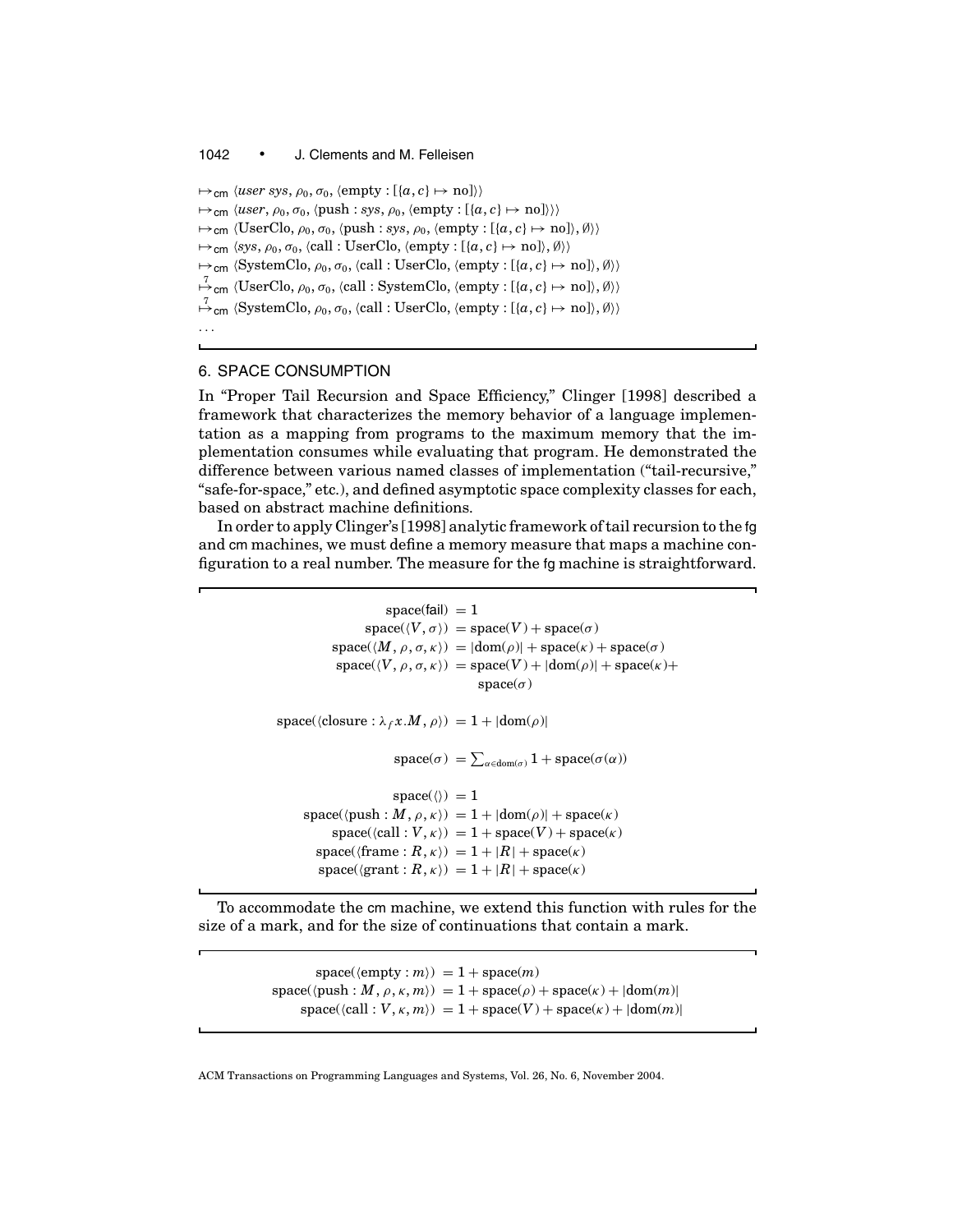The space functions  $S_{\text{fo}}$  and  $S_{\text{cm}}$  are defined as the maximum amount of memory consumed during the evaluation of a program. In order to ensure that unreachable store values do not affect the space function, Clinger [1998] defined a "space-efficient" computation as a sequence of steps where the garbagecollection rule is applied as often as possible.

*Definition* (*Space-Efficient Computations*)*.* A space-efficient computation in an implementation  $x$  is a finite or countably infinite sequence of configurations  $\{C_i\}$  such that

- $-\text{If } C_i \text{ and } C_{i+1} \text{ are in the sequence, then } C_i \mapsto X_i$
- —If the sequence is finite, then it ends with a final configuration.
- —If the garbage collection rule is applicable to  $C_i$ , then  $C_i \mapsto C_{i+1}$  by the garbage collection rule.

*Definition* (*Supremum*). If  $R \subseteq \mathfrak{R}$ , then the supremum  $\text{Sup}(R)$  is the least upper bound of *R*, or  $\infty$  if no such bound exists.

*Definition* (*Space Consumption*  $S_x$ *).* The space consumption function of an implementation *x* is  $S_x$ : Program  $\rightarrow \mathbb{R} \cup \{\infty\}$  defined by

$$
S_x(P) = |P| +
$$
  
 
$$
\sup{\text{sup} \{ \text{space} \{ C_i \} \} } |
$$
  
 
$$
\{ C_i \} \text{ is a space-efficient}
$$
  
 computation in  $x$ , with  
 
$$
C_0 = \mathcal{L}_x(P) \}
$$

where  $|P|$  is the number of nodes in the abstract syntax tree of  $P$ .

Note that the outer "supremum" accommodates the possibility of an implementation that is observationally nondeterministic. This definition is therefore sufficient but overly general.

Following Clinger [1998], we extend the notion of a space function to one of asymptotic space complexity.

*Definition* (*Asymptotic Complexity, O(f)*). If *A* is any set, and  $f : A \rightarrow$  $\mathbb{R} \cup \{\infty\}$ , then the asymptotic (upper bound) complexity class of f is  $O(f)$ , which is defined as the set of all functions  $g : A \to \mathbb{R} \cup \{\infty\}$  for which there exist real constants  $c_1$  and  $c_0$  such that  $c_1 > 0$  and

$$
\forall a \in A. g(a) \le c_1 f(a) + c_0
$$

We can now prove that the asymptotic space consumption of the fq machine is strictly greater than that of the cm machine. Put differently, the class of implementations for  $\lambda_{\text{sec}}$  in  $O(S_{\text{cm}})$  is strictly smaller that those in  $O(S_{\text{fo}})$ .

THEOREM (SPACE COMPARISON).

$$
O(S_{\mathsf{cm}}) \subsetneq O(S_{\mathsf{fg}})
$$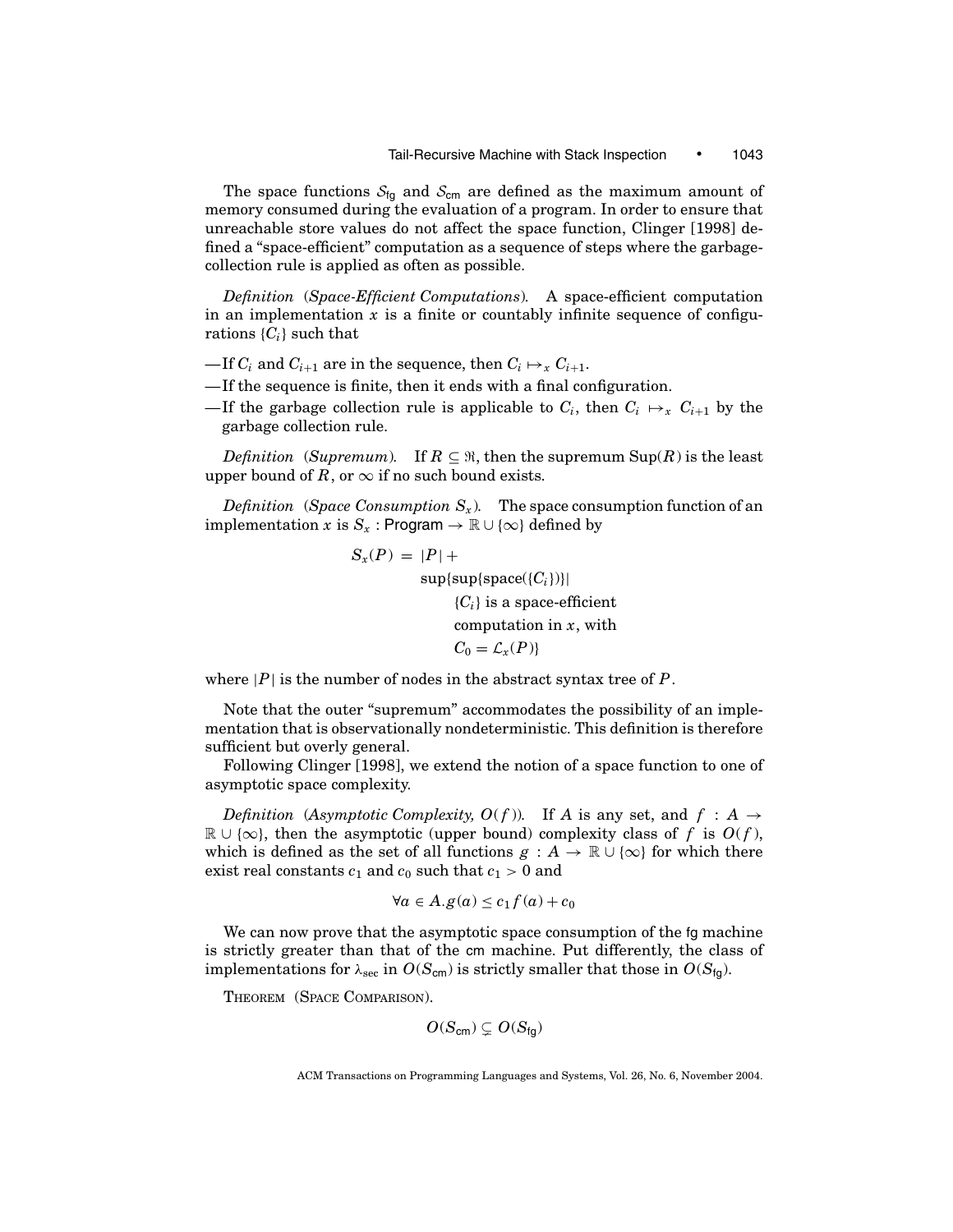PROOF SKETCH. The proof has two parts. First, we must show that every function in  $O(S_{cm})$  is also in  $O(S_{fq})$ . Second, we must show there is a function in  $O(S_{\text{fq}})$  that is not in  $O(S_{\text{cm}})$ .

Since the set  $O(S_{cm})$  takes  $S_{cm}$  as its asymptotic upper bound, it suffices for the first half of the proof to show that  $S_{cm}$  is in the set  $O(S_{f_0})$ . That is, for all programs, the maximum space taken while evaluating the program in the cm machine is less than or equal to some constant times the space that the fg machine takes. For simplicity, we shall choose a loose upper bound, taking as our constant the size of the set of permissions  $P$ .

The translation  $T$  removes frame and grant continuation frames and introduces marks on each remaining frame, leaving all else untouched. We can therefore show that our bound is satisfied by considering the worst case, in which the fg machine contains no frame or grant continuations, and each mark in the cm machine contains an entry for every possible permission. In this case, each frame is increased in size by the size of  $P$ . Since each frame in the fg machine is at least of size 1, we may take  $|\mathcal{P}|$  as our linear factor to satisfy the bound.

For the second half of the proof, it suffices to show a program whose machine configuration grows without bound in the fg machine and does not in the cm machine. The example given earlier satisfies this requirement.  $\Box$ 

To prove that our implementation is tail-recursive by Clinger's [1998] definition, we must extend his language to include the new forms that appear in  $\lambda_{\text{sec}}$ . In order to produce the most stringent possible requirement on space consumption, we propose an implementation that includes a security oracle. That is, we compare ourselves to an implementation that consumes no space at all for the maintenance of stack-trace information. Because of the similarity between the fg machine and Clinger's, the easiest way to model this is to consider the space measure obtained by eliminating the size of the mark from the calculation. We therefore define the oracular space measure "space*o*," which differs from the existing function only in its rules for continuations.

```
space_o(\langle empty : m \rangle) = 1space_o(\langle push : M, \rho, \kappa, m \rangle) = 1 + space(o) + space_o(\kappa)space_o(\langle call : V, \kappa, m \rangle) = 1 + space(V) + space_o(\kappa)
```
Combining this space measure with the existing cm machine, we define the space class *So* of implementations that consume no memory at all for security information. We can now prove that the cm machine is tail-recursive.

THEOREM (TAIL RECURSION).

$$
O(S_{\text{cm}}) = O(S_o)
$$

PROOF SKETCH. To show set equality of asymptotic measures, it suffices to show that  $S_{\text{cm}} \in O(S_o)$  and that  $S_o \in O(S_{\text{cm}})$ .

Since these two space classes use the same machine semantics, we may use the identity function to translate between configurations, and the proof of intensional language equality is trivial.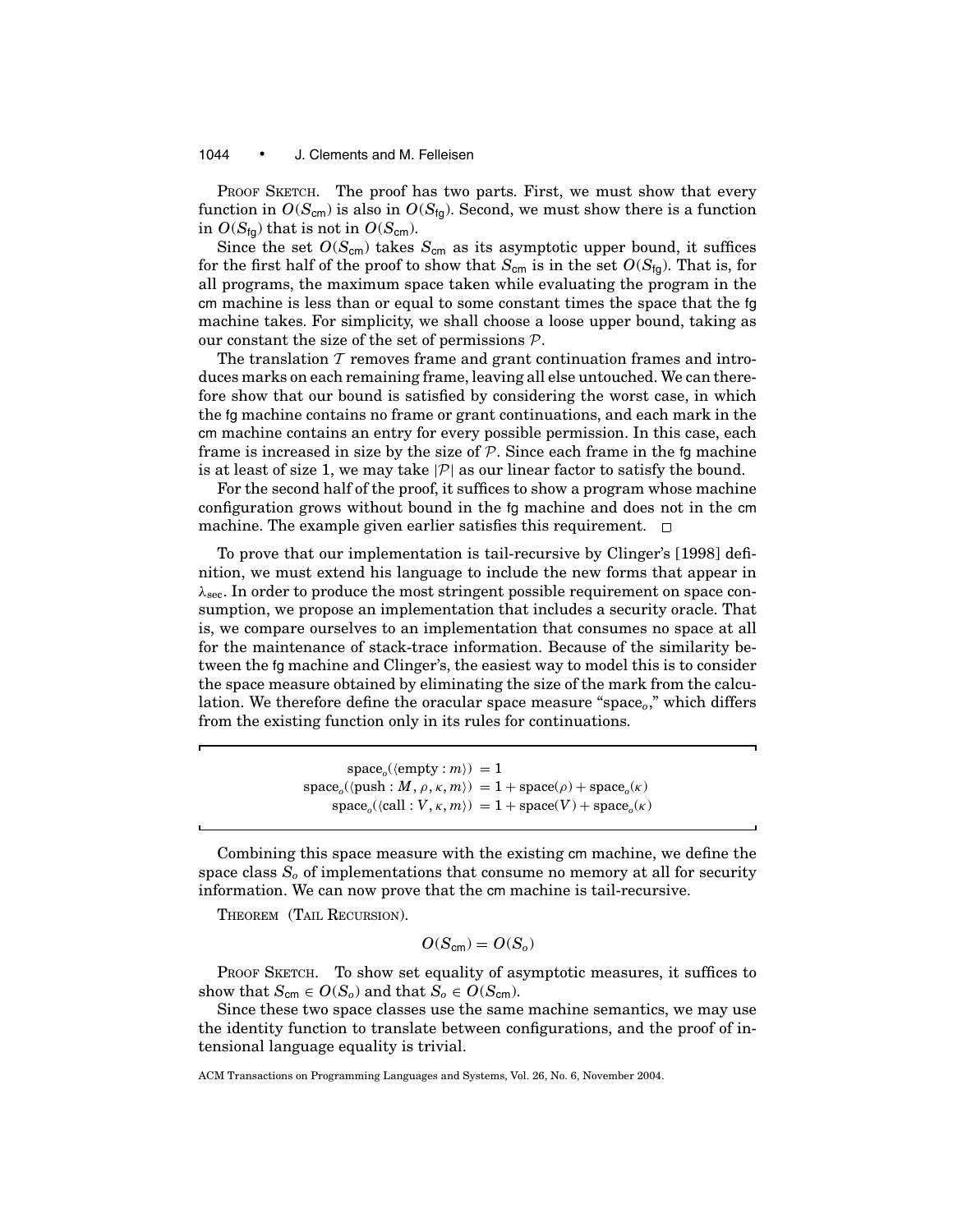For the first half of the proof, we must show that the non-oracular measure of a configuration's space (space<sub>cm</sub> $(C)$ ) is at most *k* times as large as the space taken by the oracular measurement ( $space_0(C)$ ). As in the previous proof, we choose as our constant the size of the permission set  $(|P|)$ . The non-oracular space measure increases the size of a continuation frame by at most  $|\mathcal{P}|$ , and every continuation frame is of size at least 1, so the space taken by a configuration grows by no more than a factor of  $|\mathcal{P}|$ .

The other direction is much easier, since simple inspection of the rules for the oracular space function reveals that this function is uniformly smaller for a given configuration than the non-oracular space measure.  $\Box$ 

## 7. THE RICHER MODELS OF JAVA AND .NET

The model of Fournet and Gordon [2002] is an abstraction of Java's and .Net's security model. Both Java and .Net associate program text with permissions and perform security checks by "walking the stack." Both Java and .Net, however, feature a richer security model than  $\lambda_{\text{sec}}$  does.

One difference is that the set of permissions is not fixed at compile or even at load time. In both Java and .Net, every object that subclasses a Permission class becomes a permission in the security system.

Also, these systems may permit the mappings from code to permissions to be mutated at runtime. In Java 1.2, however, the default implementation does not allow this. That is, the mapping from code to permissions is performed at class-loading time, and not subsequently altered [Gong 1999]. We are not aware of such a guarantee in .Net.

These differences, however, do not invalidate the principal invariant that underlies our proposed marriage of security and TCO. Specifically, the security information retained by the system can only be observed by a securitychecking system call. This means that the representation of this information (and the implementation of the corresponding security-checking primitive) may be changed, as long as these changes preserve the observable behavior of the system.

In addition, all of the systems we have examined share the trait that the frame expressions—or the corresponding constructs in Java or .Net—may be reordered, up to the boundaries established by a grant (or .Net's "assert").

The first step in applying the lessons of our work to a given system is to formulate an appropriate model. For languages like Java, Java's JVM, or .Net's intermediate language, this model should probably extend  $\lambda_{\text{sec}}$  with assignment, objects with subclassing, exceptions, and dynamic loading.

The next step is to formulate the notion of TCO in such a system. This is fairly natural for any model that treats function application as the transfer of control to a given source location with an unchanged continuation.

The final step is to extend the system with mechanisms for maintaining security state, and to demonstrate that these additions do not affect the tailrecursive behavior of the model.

Fundamentally, our approach separates the implementation of function calls from the implementation of security primitives. In other words, it decouples the

ACM Transactions on Programming Languages and Systems, Vol. 26, No. 6, November 2004.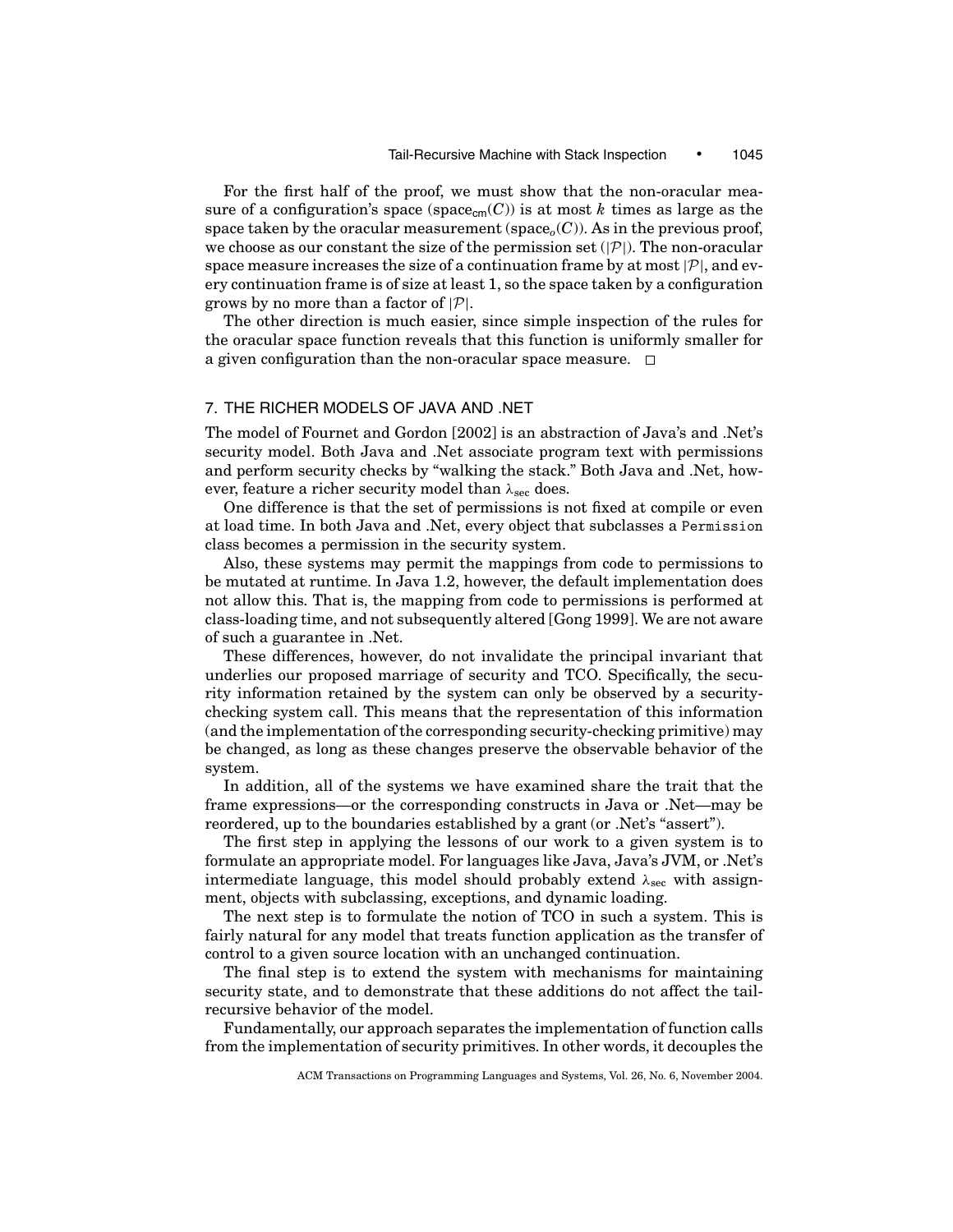security mechanism from the memory behavior of stack frames. This differs from the existing implementations, which capitalize on unanticipated observations at the machine level and therefore restrict the set of possible language implementations.

We conjecture that the security-policy implementation that results from such an analysis is likely to have much in common with our CESK machines. That is, the security information will be attached to the stack frame of the parent, rather than the stack frame of the child. Garbage-collection-like strategies for the management of such information could be employed to maintain asymptotic memory behavior while delaying runtime costs until the application of a security check.

#### 8. RELATED WORK

This article was directly inspired by the POPL presentation of a semantics for stack inspection by Fournet and Gordon [2002], and by our earlier research on an algebraic stepper for DrScheme [Clements et al. 2001], where we produced a portable and provably correct algebraic stepper, based on a novel, lightweight stack inspection mechanism. Using a primitive function, a program can place continuation marks on the stack and inquire about existing marks. If a function places two marks on the stack, the runtime environment replaces the first with the second. Hence, the manipulation of continuation marks automatically preserves tail call optimizations. The key difference between our earlier work and this article is that continuation marks for security permissions contain negative rather than positive information. Once we understood this, we could derive the rest of the ideas here in a straightforward manner.

#### 8.1 Security-Passing Style

Another implementation strategy for stack inspection was due to Wallach et al. [1997, 2000]. In security-passing style, each procedure accepts an additional argument that represents the security context accumulated thus far.

Essentially, this implementation derives from the observation that the security information computed on some context does not change while that context remains active. Therefore, an implementation can compute the security information (or some representation thereof) once, at each call site, and pass it along during the computation.

As a tool of semantic definition, we believe that security-passing style succeeds. That is, the given transformation, when combined with a semantics for the underlying target language, does specify a meaning for each of the security primitives. However, we find the semantics of Fournet and Gordon [2002] to be simpler, as they directly interpret the language of security primitives.

As a tool of implementation, we believe security-passing style leaves something to be desired. In particular, the simple overhead of adding an argument to each call is prohibitive. It is certainly the case that a variety of optimizations may be applied to lower the runtime cost, but in this case we contend that our implementation strategy is a more direct route to a similar optimized machine.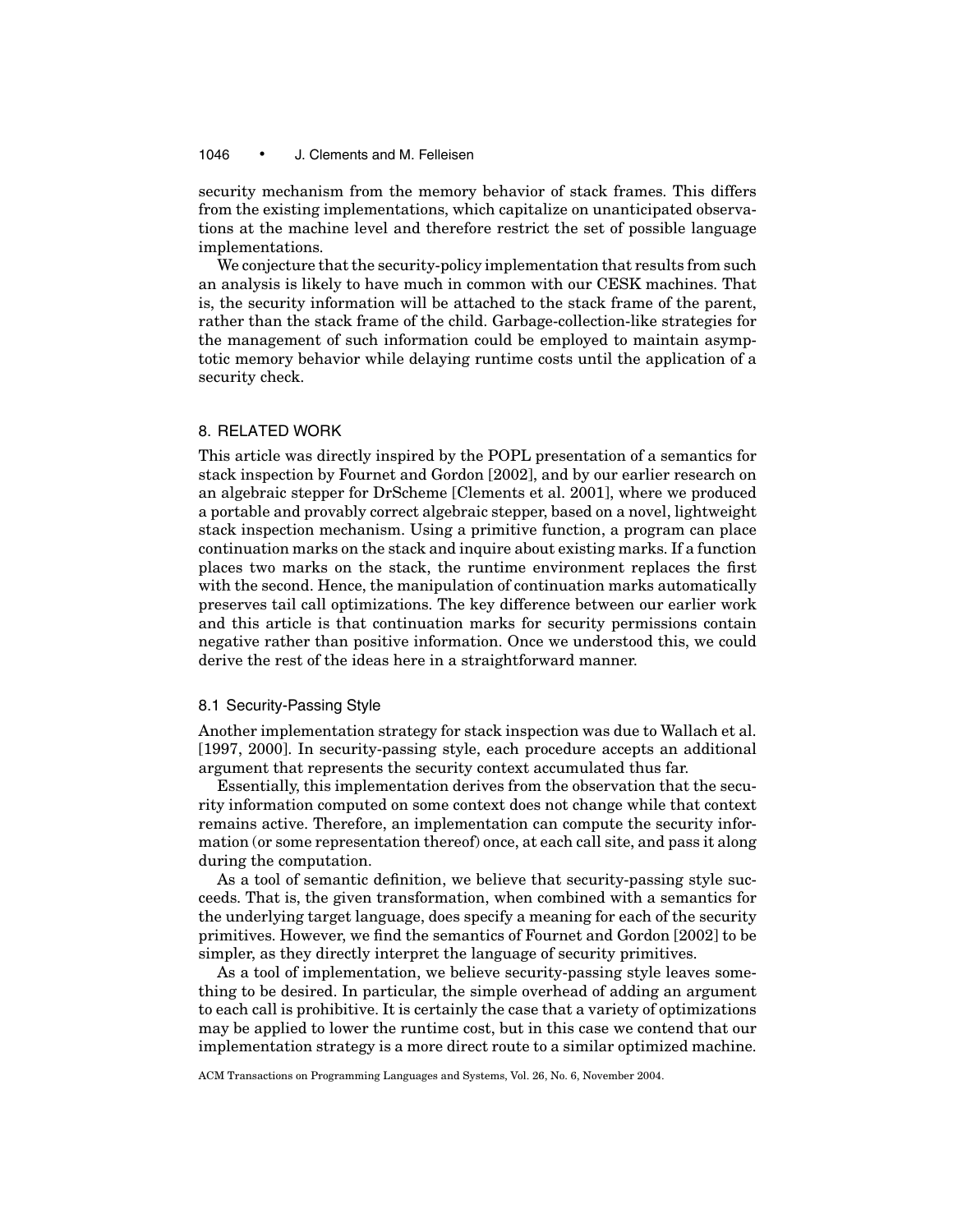## 8.2 Other Work

Several others [Benton et al. 1998; Schinz and Odersky 2001] have considered the problem of adding tail calls to the JVM, which does support stack inspection. However, none of these specifically addressed stack inspection or security, and all of them made the simplifying assumption that TCO was only possible between procedures of the same component; that is, none of them considered calls between code from distinct security domains.

Karjoth [2000] presented a semantics for access control in Java 2; his model presents rules for the maintenance of access control information, but leaves the rules for the evaluation of the language itself unspecified. Because he included rules for matching "call" and "return" expressions, his system cannot be the foundation for a TCO implementation.

Erlingsson and Schneider [2000] showed how to implement the stack inspection primitives with no support from the runtime system. That is, they used an annotation-based approach to transform a program with security primitives into one without them. However, this work winds up simulating the stack on the side, with two unfortunate consequences: exceptions become much more difficult, and TCO is destroyed.

# 9. CONCLUSIONS

Our article invalidates the widely held belief among programming language researchers that a global tail call optimization policy is incompatible with stack inspection for security policies. We have developed an alternative implementation of stack inspection; we proved that it preserves the observable behavior of all programs; and we showed that its notion of tail call is consistent with Clinger's [1998] mathematical notion of tail call optimization. It is our belief that translating our ideas into a compiler or a virtual machine imposes no additional cost on the implementation of any other construct. We expect that such an implementation will perform as well or better than a conventional stack inspection implementation.

This article also outlines a technique for the development of a security model in a tail-recursive language. That is, by recasting the security model in the terms of continuations and observations of continuations, an implementor can naturally derive a tail-recursive implementation of his language. Finally, our article offers lessons for language designers about the coexistence of stack inspection and TCO. The natural next step is to apply these lessons to produce implementations of existing languages that support both stack inspection and TCO and that perform well.

# APPENDIX: EQUIVALENCE OF FOURNET AND GORDON'S EVALUATOR AND THE ONE PRESENTED IN THIS ARTICLE

The model we use for reductions on  $\lambda_{\text{sec}}$  differs from that given by Fournet and Gordon [2002] in three minor ways, as mentioned in Section 2. Of these, the only difference that requires explanation is our substitution of a static rewriting step for their dynamic check on grant expressions. Briefly, this static check is possible because all program code is a part of some component, and is therefore

ACM Transactions on Programming Languages and Systems, Vol. 26, No. 6, November 2004.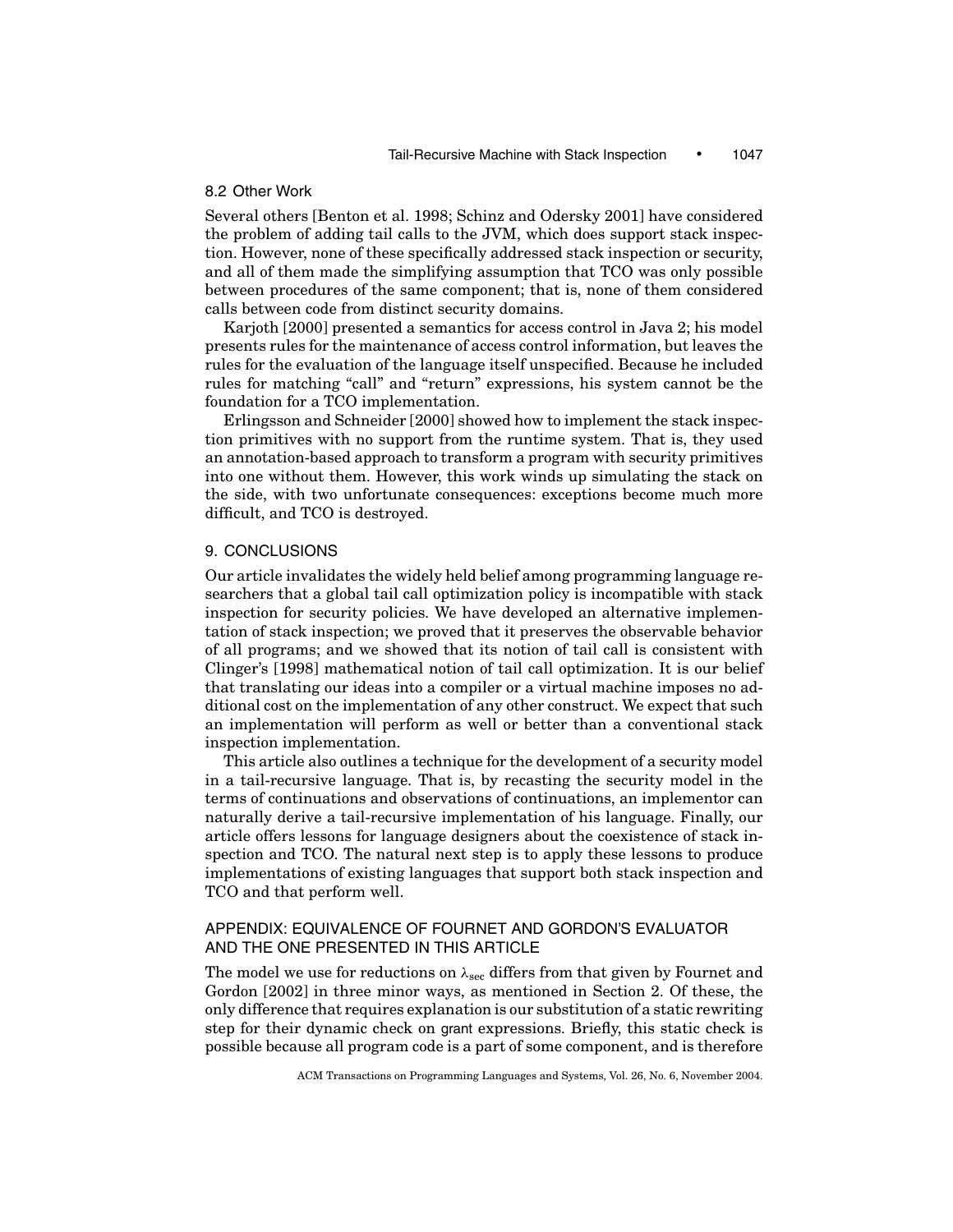initially annotated with permissions. Inspection of the semantics shows that a frame expression always accompanies each grant expression, and therefore that part of its behavior can be predicted. In particular, the dynamic restriction of a grant's permissions to that of the nearest enclosing frame expression can be performed at the time of annotation.

To argue this equivalence more formally, we model the original semantics with a modified reduction function  $\mapsto_o$ . The definition of  $\mapsto_o$  differs from that of  $\mapsto$  only in that the reference to  $\mathcal{O}\mathcal{K}$  is replaced by a reference to  $\mathcal{O}\mathcal{K}_o$ . This modified predicate dynamically restricts the permissions enabled by a grant to those appearing in its nearest enclosing frame expression, using an auxiliary Static function. The function  $\mapsto_o$  therefore models the original semantics of Fournet and Gordon.

```
ORIGINAL PERMISSIONS CHECK \mathcal{O}\mathcal{K}_o \subseteq 2^{\mathcal{P}} \times E\mathcal{O}\mathcal{K}_{\mathsf{o}}\langle R,\llbracket\bullet\rrbracket\rangle\mathcal{O}\mathcal{K}_{\mathsf{o}}(R,\llbracket E\llbracket \bullet M\rrbracket) iff \mathcal{O}\mathcal{K}_{\mathsf{o}}(R,\llbracket E\rrbracket)\mathcal{O}\mathcal{K}_{\mathsf{o}}\langle R,\llbracket E\llbracket V \bullet \rrbracket \rrbracket \rangle \text{ iff } \mathcal{O}\mathcal{K}_{\mathsf{o}}\langle R,\llbracket E\rrbracket \rangle\mathcal{O}\mathcal{K}_{\text{o}}(R,\llbracket E[S[\bullet]] \rrbracket) iff R \subseteq S and \mathcal{O}\mathcal{K}_{\text{o}}(R,\llbracket E \rrbracket)\mathcal{O}\mathcal{K}_{\mathsf{o}}(R,\llbracket E\llbracket \mathsf{grant}\ S\ \mathsf{in}\ \bullet\rrbracket) iff \mathcal{O}\mathcal{K}_{\mathsf{o}}(R-\text{Static}\langle S,\llbracket E\rrbracket),\llbracket E\rrbracket)where
                                                                                                                 \text{Static}\langle R,\llbracket \bullet \rrbracket \rangle = R\text{Static}\langle R, [\![E[\bullet\ M]\!] \rangle = \text{Static}\langle R, [\![E]\!] \rangle\text{Static}\langle R, [\![E[V \bullet]]\!]\rangle = \text{Static}\langle R, [\![E]\!]\rangle
```
To extend the reduction function  $\rightarrow$ <sub>o</sub> to an evaluation function, we must prefix evaluation with an annotator as before. This annotator, A*o*, differs from A in that it does not restrict the permissions in grant expressions to those attached to the entire component.

 $Static(R, \llbracket E[S[\bullet]] \rrbracket) = R \cap S$ Static $\langle R, \llbracket E \rrbracket$ grant *S* in  $\bullet \rrbracket$ ) = Static $\langle R, \llbracket E \rrbracket$ )

*Definition* (*Evalo*)*.*

$$
\text{Eval}_o(C, \ldots) = V \text{ if } (\mathcal{A}_o(C) \cdots) \stackrel{*}{\mapsto}_o V
$$

where

 $\mathcal{A}_o \langle R, \llbracket x \rrbracket \rangle = x$  $\mathcal{A}_o \langle R, \llbracket \lambda_f x \ldotp M \rrbracket \rangle = \lambda_f x \ldotp R \mathcal{A}_o \langle R, \llbracket M \rrbracket \rangle$  $\mathcal{A}_o \langle R, \llbracket M \rrbracket \rangle = \mathcal{A}_o \langle R, \llbracket M \rrbracket \rangle \mathcal{A}_o \langle R, \llbracket N \rrbracket \rangle$  $\mathcal{A}_o \langle R, \llbracket \text{grant } S \text{ in } M \rrbracket \rangle = \text{ grant } S \text{ in } \mathcal{A}_o \langle R, \llbracket M \rrbracket \rangle$  $\mathcal{A}_o \langle R, \llbracket \text{test } S \text{ then } M \text{ else } N \rrbracket \rangle = \text{test } S \text{ then } \mathcal{A}_o \langle R, \llbracket M \rrbracket \rangle \text{ else } \mathcal{A}_o \langle R, \llbracket N \rrbracket \rangle$  $A_0 \langle R, \llbracket \text{fail} \rrbracket \rangle = \text{fail}$ 

With these definitions in place, we can state the claim that the Eval functions are equal, modulo Fournet and Gordon's [2002] notion of contextual equivalence (≡*o*).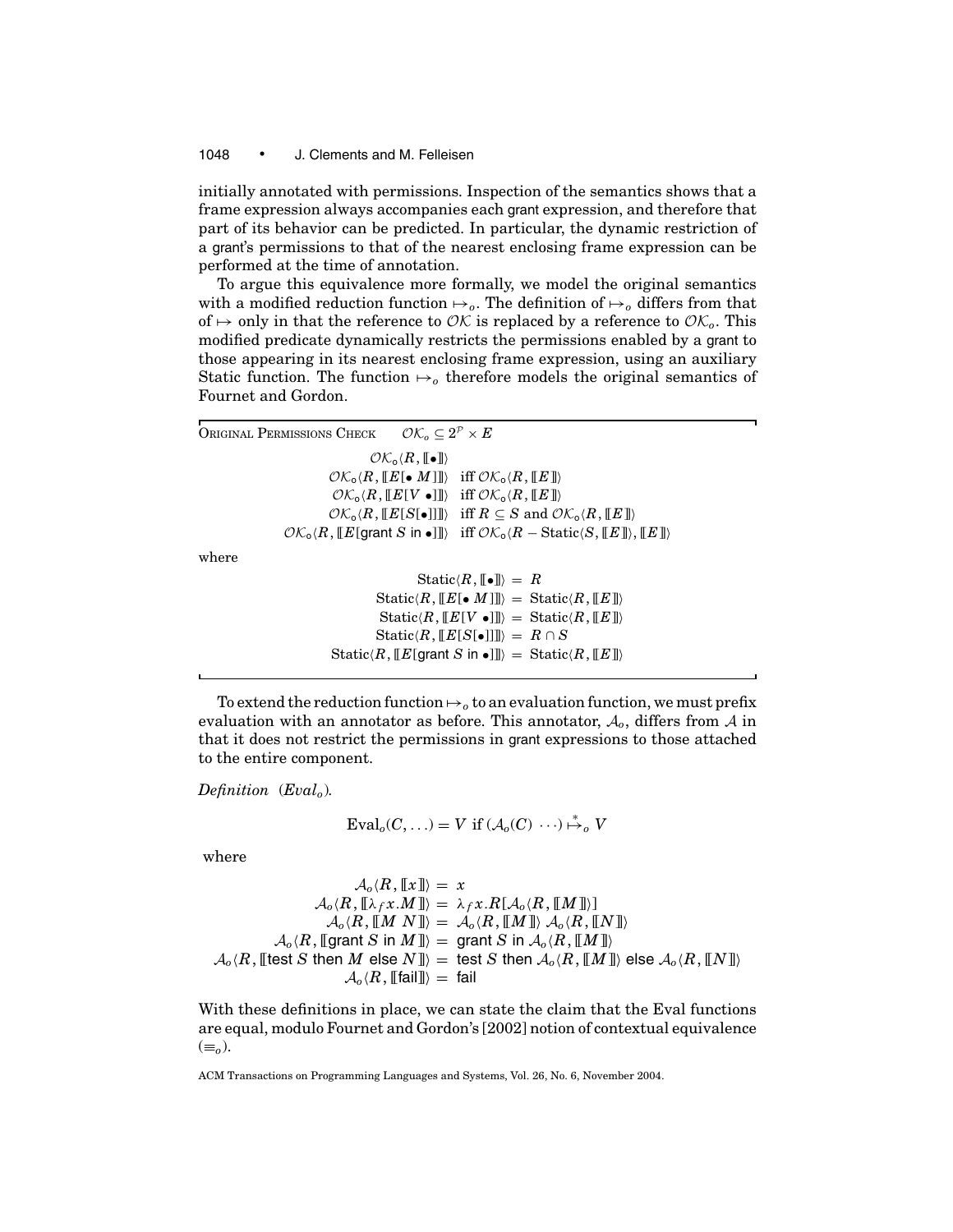PROPOSITION (STATIC PERMISSIONS CHECK). For any components  $(A_0, \ldots)$ ,

 $Eval(A_0, \ldots) = U$  iff  $Eval_0(A_0, \ldots) = V$  where  $U \equiv_0 V$ 

PROOF SKETCH. The proof proceeds in two steps. First, we establish the equivalence (modulo contextual equivalence) of Eval<sub>o</sub> (the composition of  $\mathcal{A}_o$  and  $\mapsto_o^*$ ) and the composition of  $A$  and  $\mapsto_o^*$ . Second, we establish the equivalence of this composition and Eval (the composition of A and  $\mapsto^*$ ) when applied to terms that satisfy a new predicate  $\beta$ , which describes the results of  $\mathcal{A}$ .

The two steps require three lemmas:

- (1) For all programs  $(A, \ldots), (A(A), \ldots) \equiv_o (A_0(A), \ldots).$
- (2) For all programs  $(A, \ldots), \mathcal{B}(\emptyset, [[(\mathcal{A}(A) \cdots)]]).$
- (3) For all terms  $M$ ,  $\mathcal{B}(\emptyset, [\![M]\!])$  implies that  $M \mapsto_{\scriptscriptstyle O} V$  iff  $M \mapsto V$ .

Lemma 1 implements the first step, Lemma 3 corresponds to the third step, and Lemma 2 provides the glue.

LEMMA 1 PROOF SKETCH. The translations  $A_0$  and  $A$  differ in their treatment of grant; A restricts the permissions contained in the grant to those that appear in the component's permissions, and A doesn't. This alteration may be derived from the following equations in Fournet and Gordon's [2002] contextual equivalence theory:

SELECTED EQUATIONS

 $R_1[R_2[e_1 e_2]] = R_1[R_2[R_1[e_1 e_2]] = R_1[R_2[R_1[R_2[e_1]]] R_1[R_2[e_2]]]$ (Frame Frame):  $R_1 \supseteq R_2 \Rightarrow R_1[R_2[e]] \equiv_o R_2[e]$ (Frame Grant):  $R_1$ [grant  $R_2$  in  $e$ ]  $\equiv_o R_1$ [grant  $R_1 \cap R_2$  in  $e$ ] (Frame Grant Frame):  $R_1 \supseteq R_2 \Rightarrow R_1$ [grant  $R_2$  in  $R_3[e]$ ]  $\equiv_o R_1[R_3[$ grant  $R_2$  in  $e$ ]] (Frame Test Then):  $R_1 \supseteq R_2 \Rightarrow R_1$ [test  $R_2$  then  $e_1$  else  $e_2$ ]  $\equiv_o$  test  $R_2$  then  $R_1[e_1]$  else  $R_1[e_2]$ (Frame Test Else):  $\neg (R_1 \supseteq R_2) \Rightarrow R_1$ [test  $R_2$  then  $e_1$  else  $e_2$ ]  $\equiv_o R_1[e_2]$ 

For a given component  $\langle R, M \rangle$ , its annotation in Fournet and Gordon's [2002] system is  $A_0(R, M)$ . Since each top-level component expression M must be a λ-expression, at least one frame expression lies outside any grant that the component contains. Using the contextual equivalence theory, we can propagate frame expressions inward past any syntactic constructions other than abstraction. The only interesting case is grant, where pushing the frame inward requires the application of the Frame-Grant, Frame-Frame, Frame-Grant-Frame, and Frame-Frame equations. Since all abstraction bodies are wrapped in frame expressions with the component's permissions, this calculation leaves each grant expression wrapped with a frame expression. Then, the Frame-Grant rule justifies the intersection of the two sets of permissions. Finally, a reversal of the calculation applied thus far may be used to remove the inserted frame expressions. This leaves us with  $\mathcal{A}(R,\llbracket M \rrbracket)$ . By this reasoning, substituting A for A*<sup>o</sup>* in the definition of Eval*<sup>o</sup>* yields contextually equivalent results.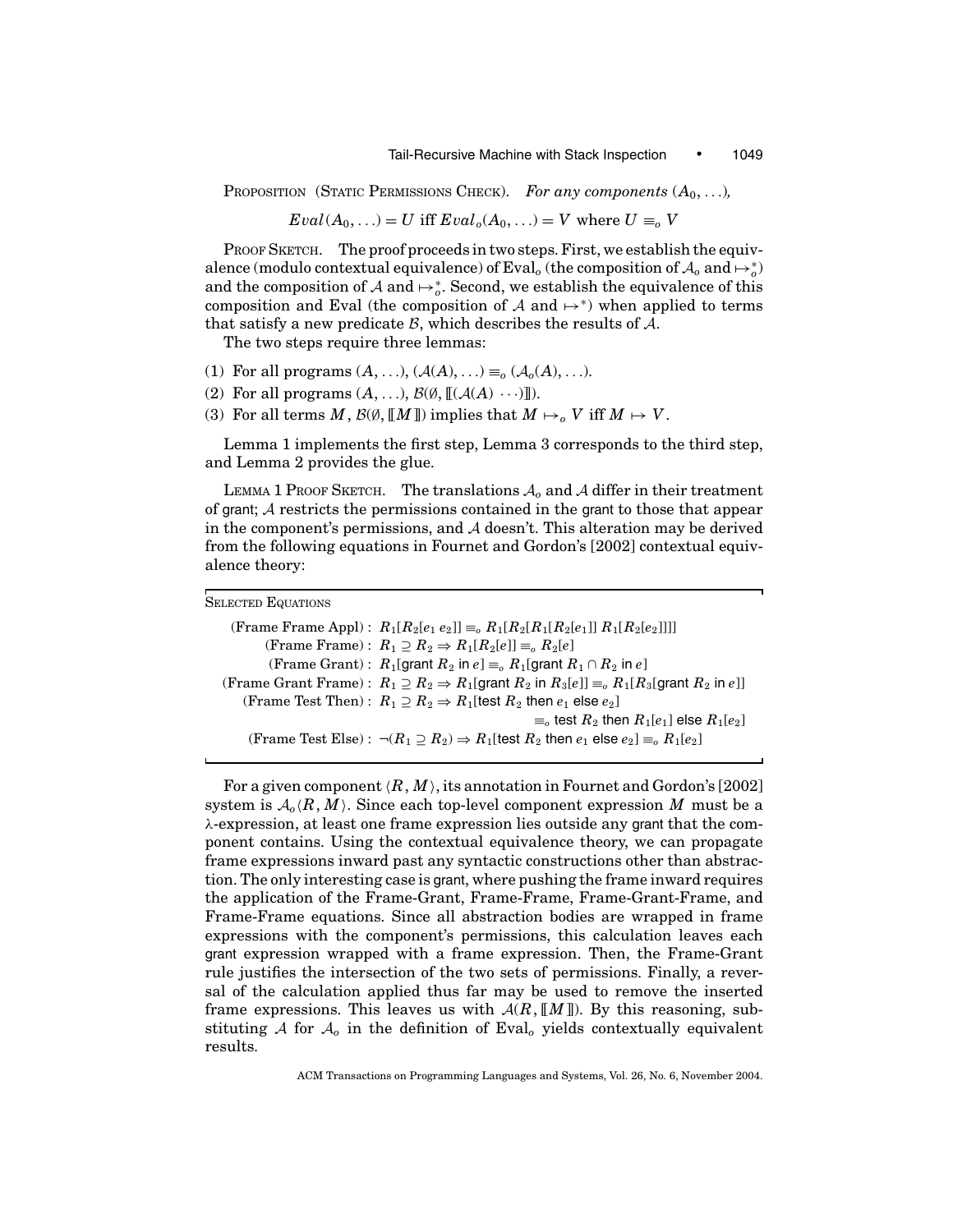To make the second major step of the proof, we introduce the predicate B.

| LEGAL GRANTS PREDICATE | $\mathcal{B} \subseteq 2^{\mathcal{P}} \times M$                                                                                       |                                                                                                                                                                               |  |
|------------------------|----------------------------------------------------------------------------------------------------------------------------------------|-------------------------------------------------------------------------------------------------------------------------------------------------------------------------------|--|
|                        | $\mathcal{B}(R,\llbracket x \rrbracket)$                                                                                               |                                                                                                                                                                               |  |
|                        | $\mathcal{B}\langle R,\llbracket \lambda_f x.M \rrbracket \rangle$ iff $\mathcal{B}\langle \emptyset, \llbracket M \rrbracket \rangle$ |                                                                                                                                                                               |  |
|                        |                                                                                                                                        | $\mathcal{B}\langle R,\llbracket M\ N\rrbracket\rangle\quad\text{iff }\mathcal{B}\langle R,\llbracket M\rrbracket\rangle\ \mathcal{B}\langle R,\llbracket N\rrbracket\rangle$ |  |
|                        | $\mathcal{B}(R,\llbracket S[M]\rrbracket)$ iff $\mathcal{B}(S,\llbracket M\rrbracket)$                                                 |                                                                                                                                                                               |  |
|                        |                                                                                                                                        | $\mathcal{B}(R,\llbracket \text{grant } S \text{ in } M \rrbracket)$ iff $S \subseteq R$ and $\mathcal{B}(R,\llbracket M \rrbracket)$                                         |  |
|                        |                                                                                                                                        | $\mathcal{B}\langle R,\mathbb{I}\rangle$ test S then M else N $\mathbb{I}\rangle$ iff $\mathcal{B}\langle R,\mathbb{I}\rangle$ and $\mathcal{B}\langle R,\mathbb{I}\rangle$   |  |
|                        | $\mathcal{B}(R,\mathbb{F}[a\mathbf{H}])$                                                                                               |                                                                                                                                                                               |  |
|                        |                                                                                                                                        |                                                                                                                                                                               |  |

The predicate  $\beta$  checks two arguments: a set of permissions and an expression. It is satisfied<sup>4</sup> when all grant expressions refer to permissions that appear in the nearest enclosing frame expression, looking no further than the nearest λ boundary.

LEMMA 2 PROOF SKETCH. The predicate  $\beta$  formulates what the annotator  $A$  enforces; namely, that grant expressions refer only to permissions accorded to their components. The proof proceeds by induction on the size of the program. The natural induction hypothesis states that for any *R* and *M*,  $\mathcal{B}(R, \mathcal{A}(R, [\![M]\!]))$ . That is, the annotation of M with R satisfies B with permission set R. However, we must strengthen the induction hypothesis for  $\lambda$ expressions to state that  $\mathcal{B}(\emptyset, \mathcal{A}(R, [\![\lambda_f x.M]\!])$ . In other words, the annotation of a lambda term satisfies  $\beta$  with the empty permissions set.

LEMMA 3 PROOF SKETCH. We must now prove that the relations  $\mapsto$  and  $\mapsto$ <sub>o</sub> act identically on terms that satisfy B. First, we show that  $\mathcal{O}\mathcal{K}$  and  $\mathcal{O}\mathcal{K}_o$  are equivalent for evaluation contexts formed from expressions that satisfy  $\beta$ . Second, a subject reduction proof shows that satisfaction of B is preserved by both  $\mapsto$ and  $\mapsto$ <sub>o</sub>.

Suppose *M* satisfies *B*, and  $M = E[N]$ . Then for any *R*,  $\mathcal{O}\mathcal{K}_o(R,\Vert E\Vert)$  iff  $\mathcal{O}(\mathcal{K}(R,\llbracket E\rrbracket)$ . The satisfaction of B guarantees that Static acts as the identity; the permissions attached to a grant are already restricted to those occurring in the nearest enclosing frame.

The subject reduction proof is largely mechanical. The only interesting cases are those in which a frame is removed and those involving a  $\beta_{\nu}$  reduction. In each case, the key observation is that  $\lambda$  expressions are self-contained. By this we mean that the value of  $\mathcal{B}(R, [\![\lambda_f x.M]\!])$  does not depend on R at all. Therefore, substituting a value (that is, a lambda expression) that satisfies  $\beta$  for any other expression does not change an expression that satisfies  $\beta$  into one that doesn't. Furthermore, this argument applies to the bodies of abstractions as well. That is, if a term before a substitution satisfied B and contained the term  $\lambda_f x.M$ , we may conclude that  $\mathcal{B}(\emptyset, [\![M]\!])$ , which implies that for any choice of R,  $\mathcal{B}(R, [\![M]\!])$ also holds, and therefore that the substitution of the term *M* for another term preserves satisfaction. Both of the reductions of interest consist entirely of one

<sup>&</sup>lt;sup>4</sup>The statement "*M* satisfies B" is taken to mean that  $\mathcal{B}(\emptyset, [\![M]\!])$ , or (equivalently)  $\langle \emptyset, [\![M]\!]\rangle \in \mathcal{B}$ .

ACM Transactions on Programming Languages and Systems, Vol. 26, No. 6, November 2004.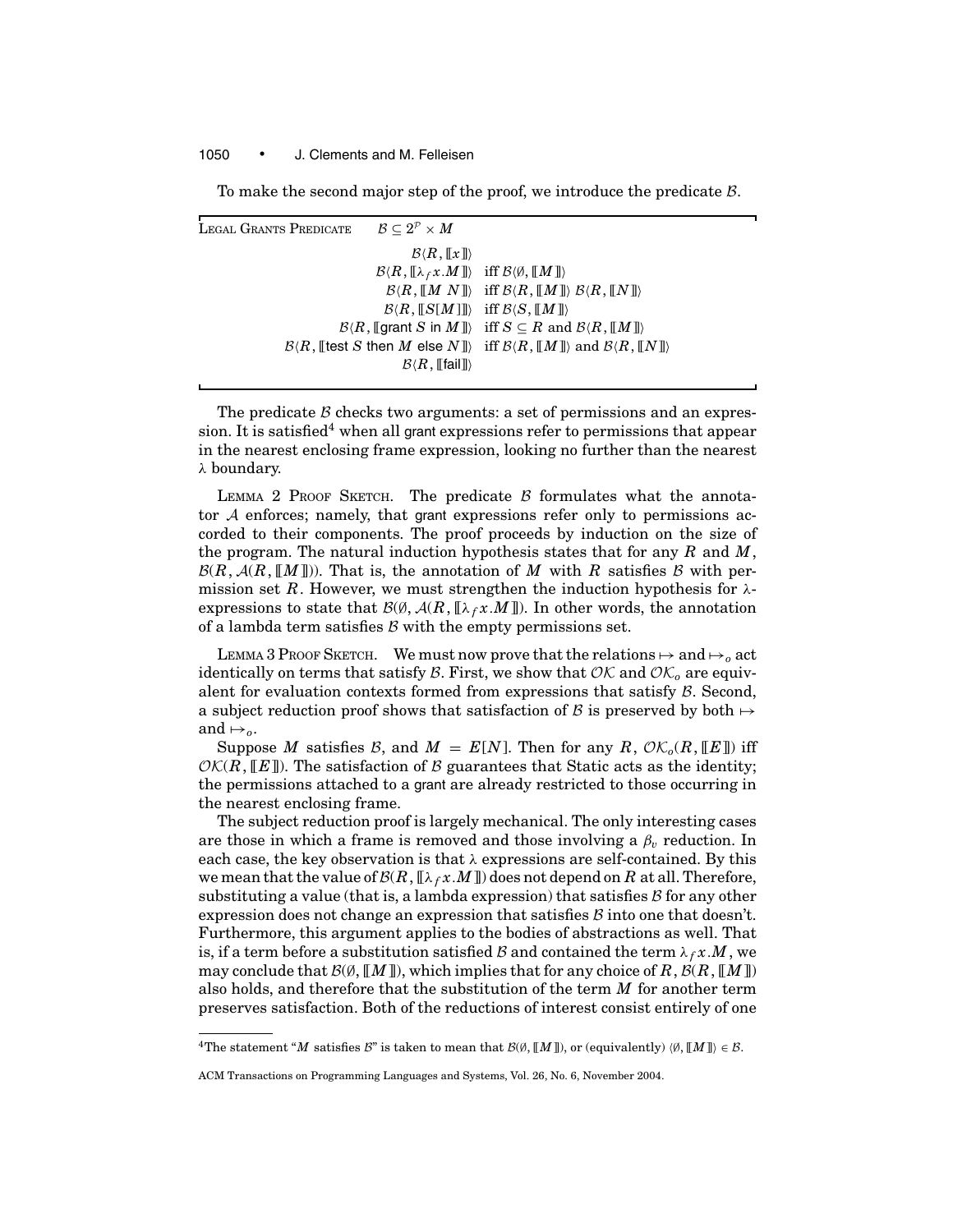or more such substitutions, and must therefore preserve satisfaction of  $\beta$ . This argument applies without modification to both  $\mapsto$  and  $\mapsto$ <sub>o</sub>.

With these two pieces in hand, a simple case analysis shows that  $\mapsto$  and  $\mapsto$ <sub>o</sub> behave identically on terms that satisfy B.

Taken together, the three lemmas allow us to conclude that our proposition holds.  $\square$ 

#### ACKNOWLEDGMENTS

We are grateful to Cedric Fournet, Joe Marshall, and the members of Northeastern's Programming Languages Seminar for their comments on earlier versions of the article, and to Matthew Flatt for the design and implementation of continuation marks.

#### **REFERENCES**

- BENTON, N., KENNEDY, A., AND RUSSELL, G. 1998. Compiling standard ML to Java bytecodes. In *Proceedings of the ACM SIGPLAN International Conference on Functional Programming*. 129– 140.
- BOX, D. 2002. *Essential .NET, Volume I: The Common Language Runtime*. Addison-Wesley, Reading, MA.
- CLEMENTS, J., FLATT, M., AND FELLEISEN, M. 2001. Modeling an algebraic stepper. In *Proceedings of the European Symposium on Programming*. 320–334.
- CLINGER, W. D. 1998. Proper tail recursion and space efficiency. In *Proceedings of the ACM SIGPLAN Conference on Programming Language Design and Implementation*. 174– 185.
- ERLINGSSON, U. AND SCHNEIDER, F. B. 2000. IRM enforcement of Java stack inspection. In *Proceedings of the IEEE Symposium on Security and Privacy*. 246–255.
- FELLEISEN, M. AND FLATT, M. 1989–2002. Programming languages and their calculi. Unpublished manuscript. Available online at <http://www.ccs.neu.edu/home/matthias/3810-w02/mono.ps. gz>.
- FELLEISEN, M. AND FRIEDMAN, D. P. 1986. Control operators, the SECD-machine, and the λ-calculus. In *Formal Description of Programming Concepts III*, M. Wirsing, Ed. Elsevier Science Publishers B.V., Amsterdam, The Netherlands, 193–217.
- FLATT, M. 1995–2002. PLT MzScheme: Language manual. Available online at <http://www. plt-scheme.org>.
- FOURNET, C. AND GORDON, A. D. 2002. Stack inspection: Theory and variants. In *Proceedings of the Symposium on Principles of Programming Languages*. 307–318.
- GAMMA, E., HELM, R., JOHNSON, R., AND VLISSIDES, J. 1995. *Design Patterns*. Addison-Wesley, Reading, MA.
- GONG, L. 1999. *Inside Java 2 Platform Security*. Sun Microsystems, Santa Clara, CA.
- KARJOTH, G. 2000. An operational semantics of Java 2 access control. In *Proceedings of the Computer Security Foundations Workshop*. 224–232.
- KELSEY, R., CLINGER, W. D., AND REES, J. 1998. Revised<sup>5</sup> report on the algorithmic language scheme. *ACM SIGPLAN Not. 33*, 9, 26–76.
- MICROSOFT. 2002. Common language runtime SDK documentation. Available online at http:// www.microsoft.com. Part of .NET SDK documentation.
- PLOTKIN, G. D. 1975. Call-by-name, call-by-value and the λ-calculus. *Theoret. Comput. Sci.* 125– 159.
- POTTIER, F., SKALKA, C., AND SMITH, S. 2001. A systematic approach to static access control. In *Proceedings of the European Symposium on Programming*. 30–45.
- SCHINZ, M. AND ODERSKY, M. 2001. Tail call elimination on the Java virtual machine. In *Proceedings of the SIGPLAN BABEL Workshop on Multi-Language Infrastructure and Interoperability*. 155–168.